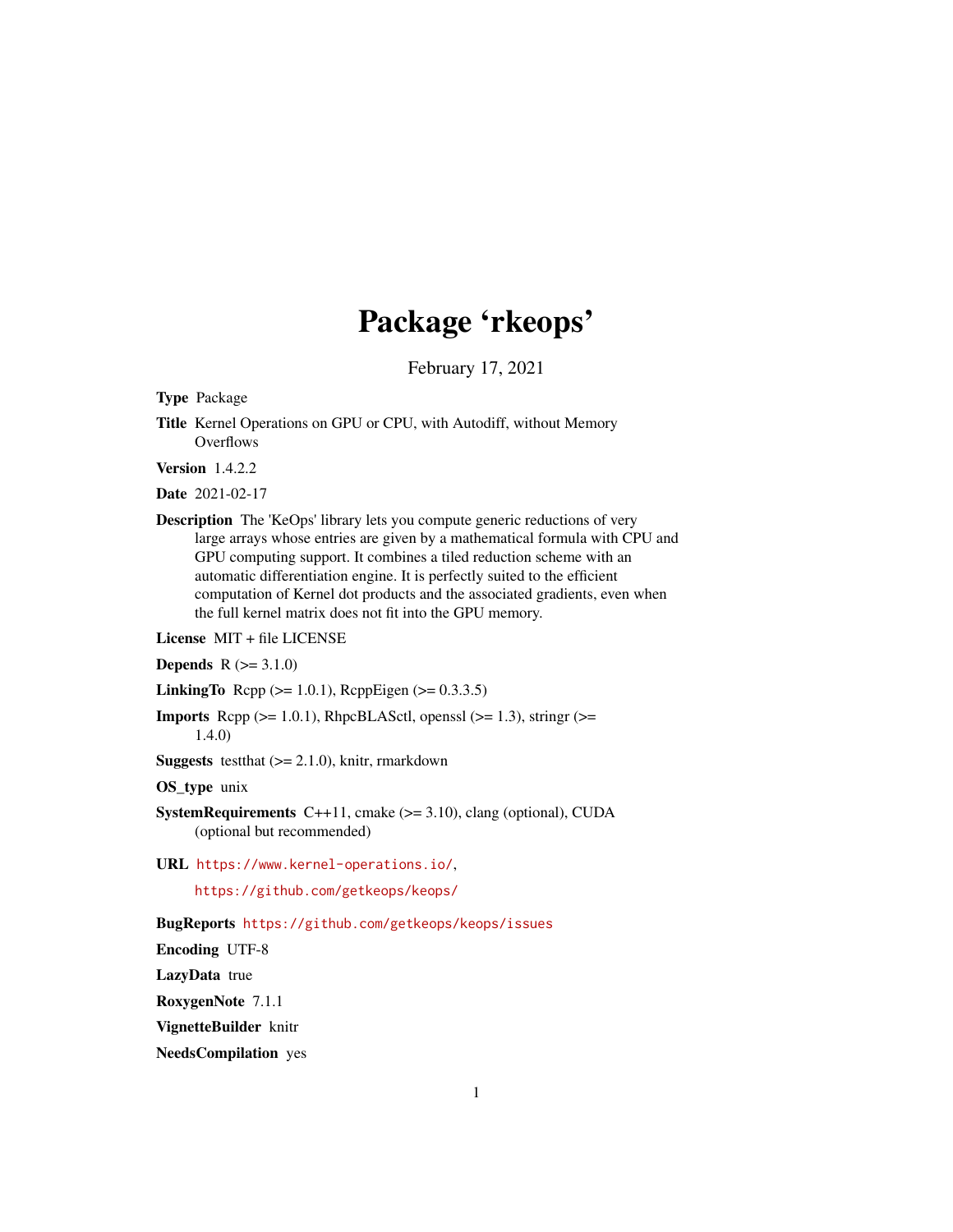<span id="page-1-0"></span>Author Benjamin Charlier [aut] (<http://imag.umontpellier.fr/~charlier/>), Jean Feydy [aut] (<https://www.math.ens.fr/~feydy/>), Joan A. Glaunès [aut] (<https://www.mi.parisdescartes.fr/~glaunes/>), Ghislain Durif [aut, cre] (<https://gdurif.perso.math.cnrs.fr/>), François-David Collin [ctb] (Development-related consulting and support), Daniel Frey [ctb] (Author of the included C++ library 'sequences')

Maintainer Ghislain Durif <gd.dev@libertymail.net>

Repository CRAN

Date/Publication 2021-02-17 15:50:06 UTC

# R topics documented:

|       | $\overline{2}$ |
|-------|----------------|
|       | 3              |
|       | $\overline{4}$ |
|       | -5             |
|       | -6             |
|       | -7             |
|       | - 8            |
|       |                |
|       |                |
|       |                |
|       |                |
|       |                |
|       |                |
|       |                |
|       |                |
|       |                |
|       |                |
|       |                |
| Index | 24             |

rkeops-package *rkeops RKeOps: kernel operations on GPU, with autodiff, without memory overflows in R*

# Description

RKeOps is the R package interfacing the cpp/cuda library [KeOps.](https://www.kernel-operations.io/) It provides standard R functions that can be used in any  $R$  ( $>=$ 3) codes.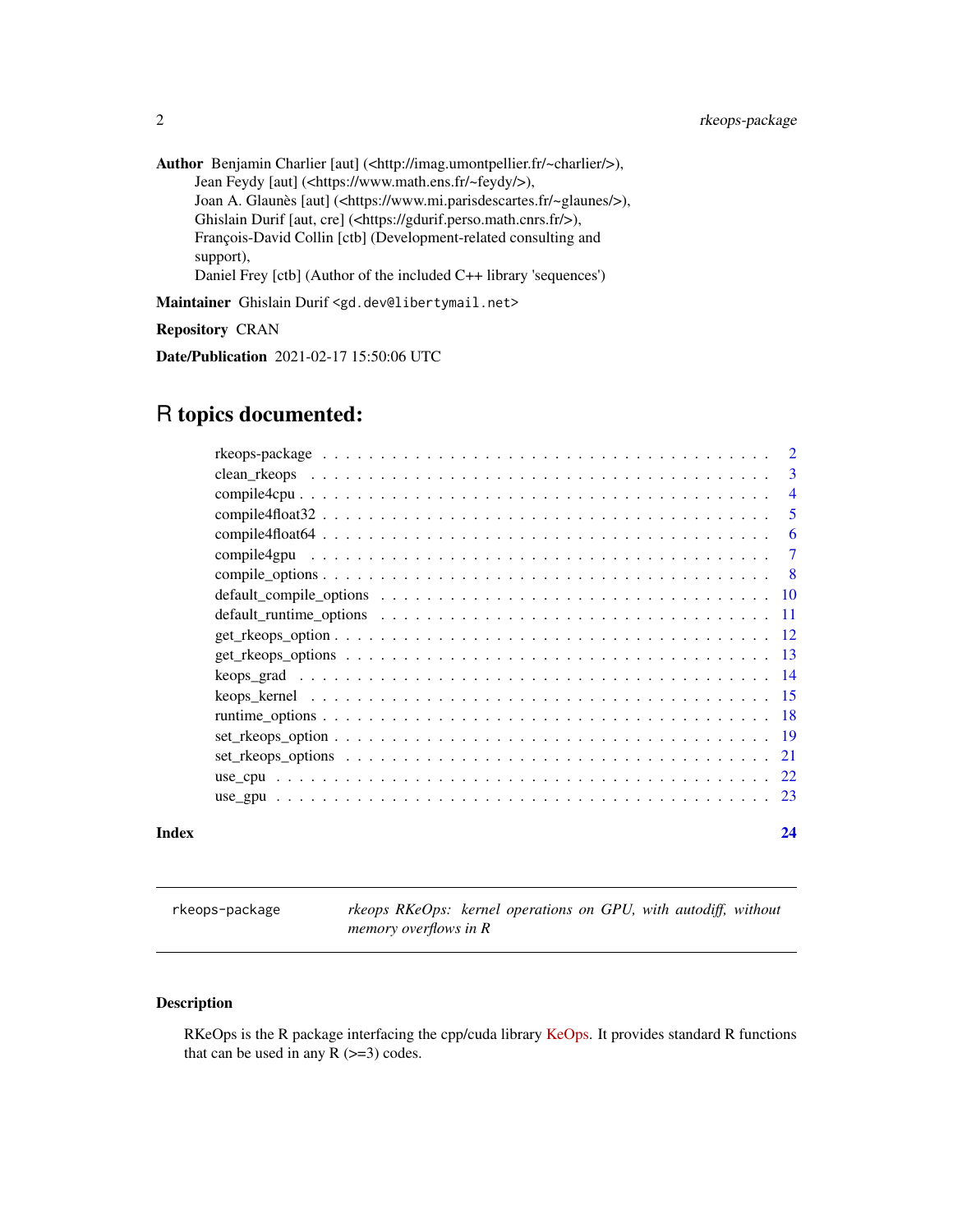# <span id="page-2-0"></span>clean\_rkeops 3

#### Details

The KeOps library provides seamless kernel operations on GPU, with auto-differentiation and without memory overflows.

With RKeOps, you can compute generic reductions of very large arrays whose entries are given by a mathematical formula. It combines a tiled reduction scheme with an automatic differentiation engine. It is perfectly suited to the computation of Kernel dot products and the associated gradients, even when the full kernel matrix does not fit into the GPU memory.

For more information, please read the vignettes (browseVignettes("rkeops")) and visit https://www.kerneloperations.io/.

# Author(s)

- [Benjamin Charlier](http://imag.umontpellier.fr/~charlier/)
- [Ghislain Durif](https://gdurif.perso.math.cnrs.fr/)
- [Jean Feydy](https://www.math.ens.fr/~feydy/)
- [Joan Alexis Glaunès](http://helios.mi.parisdescartes.fr/~glaunes/)
- François-David Collin

clean\_rkeops *Clean build directory*

#### Description

Remove all dll files generated from compilations of user-defined operators.

# Usage

clean\_rkeops()

#### Details

When compiling a user-defined operators, a shared object (so) library (or dynamic link library, dll) file is created in the directory build\_dir specified in compile options of rkeops. For every new operators, such a file is created.

Calling clean\_rkeops() allows you to empty the directory build\_dir.

### Value

None

# Author(s)

Ghislain Durif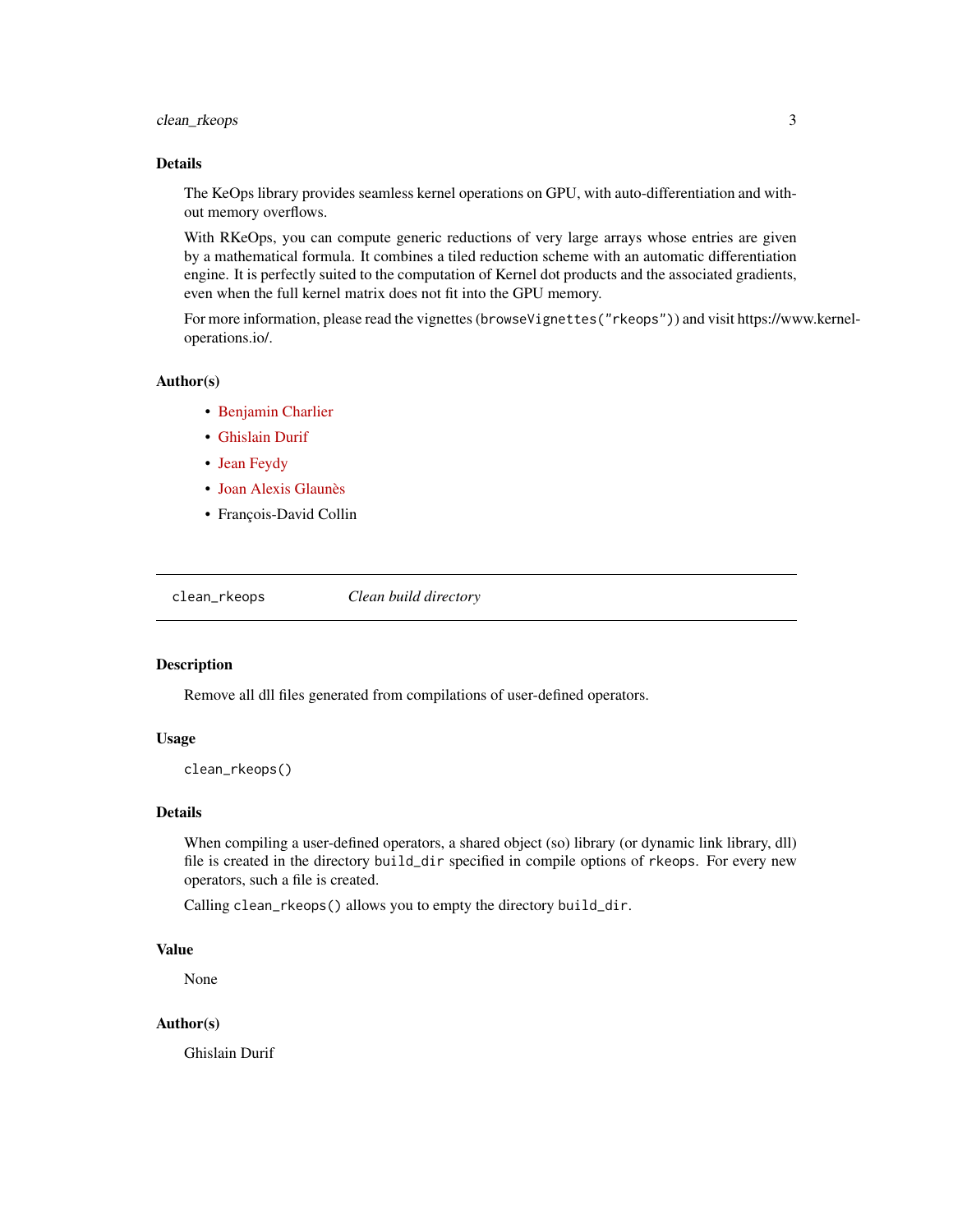# See Also

[compile\\_options\(\)](#page-7-1), [set\\_rkeops\\_option\(\)](#page-18-1)

# Examples

library(rkeops) clean\_rkeops()

<span id="page-3-1"></span>compile4cpu *Disable compilation of GPU-compatible user-defined operators*

# Description

Set up rkeops compile options to compile user-defined operators that run be computed on CPU.

# Usage

compile4cpu()

# Details

Note: Default behavior is to compile GPU-compatible operators thus, if you do not modify rkeops options, you have to call the function compile4cpu to disable GPU-support.

CPU-compatible operators cannot run on GPU.

# Value

None

# Author(s)

Ghislain Durif

# See Also

[compile4gpu\(\)](#page-6-1), [use\\_cpu\(\)](#page-21-1)

# Examples

library(rkeops) compile4cpu()

<span id="page-3-0"></span>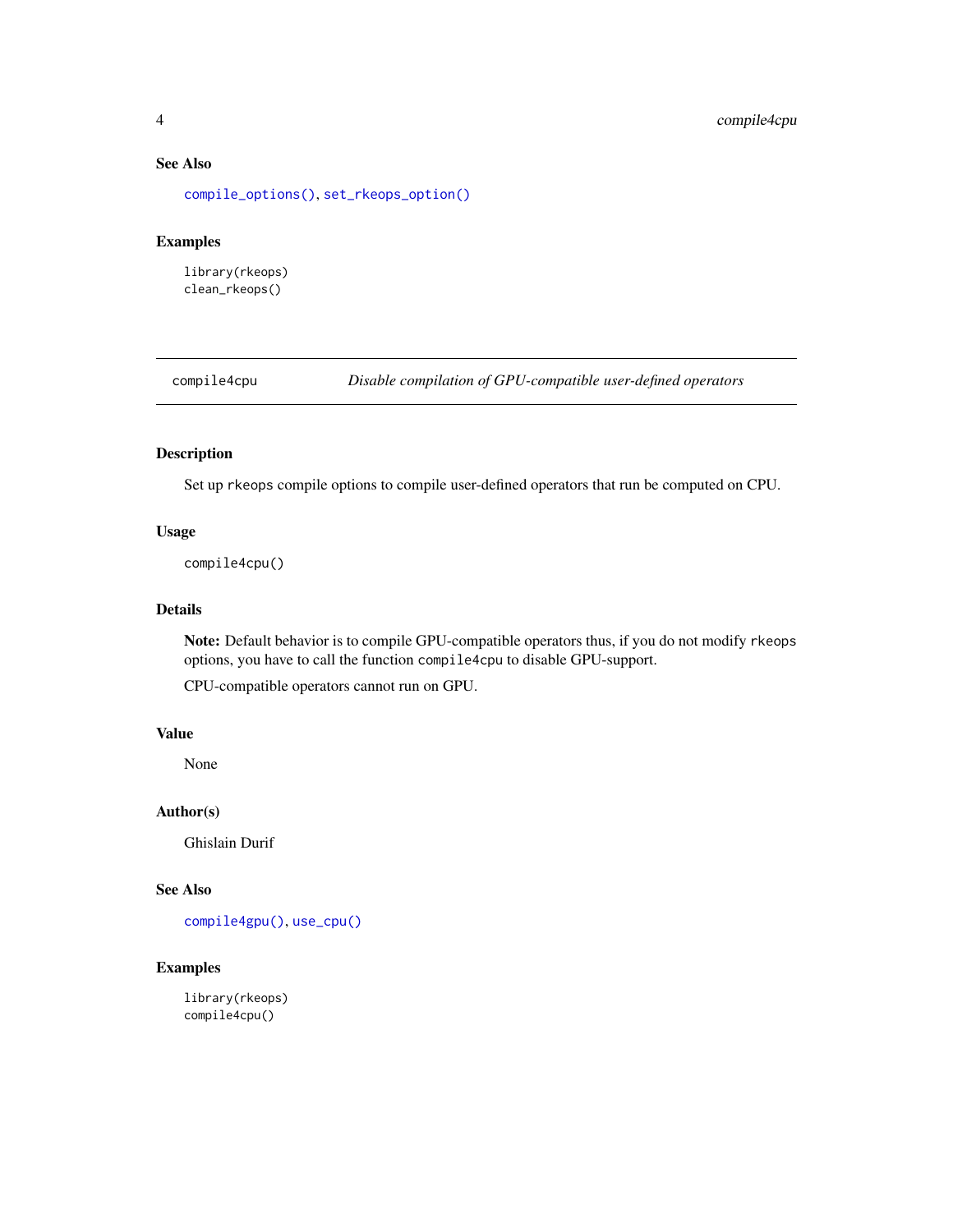<span id="page-4-1"></span><span id="page-4-0"></span>compile4float32 *Enable compiling of user-defined operators using float 32bits precision.*

# Description

Set up rkeops compile options to compile user-defined operators that use float 32bits precision in computation.

# Usage

```
compile4float32()
```
# Details

Note: Default behavior is to compile operators operators that use float 32bits precision in computation. Hence, if you do not modify rkeops options, you do not have to call the function compile4float32 to compile operators using float 32bits precision.

Since R only manages float 64bits or double numbers, the input and output are casted to float 32bits before and after computations respectively.

#### Value

None

# Author(s)

Ghislain Durif

# See Also

[compile4float64\(\)](#page-5-1)

# Examples

```
library(rkeops)
compile4float32()
```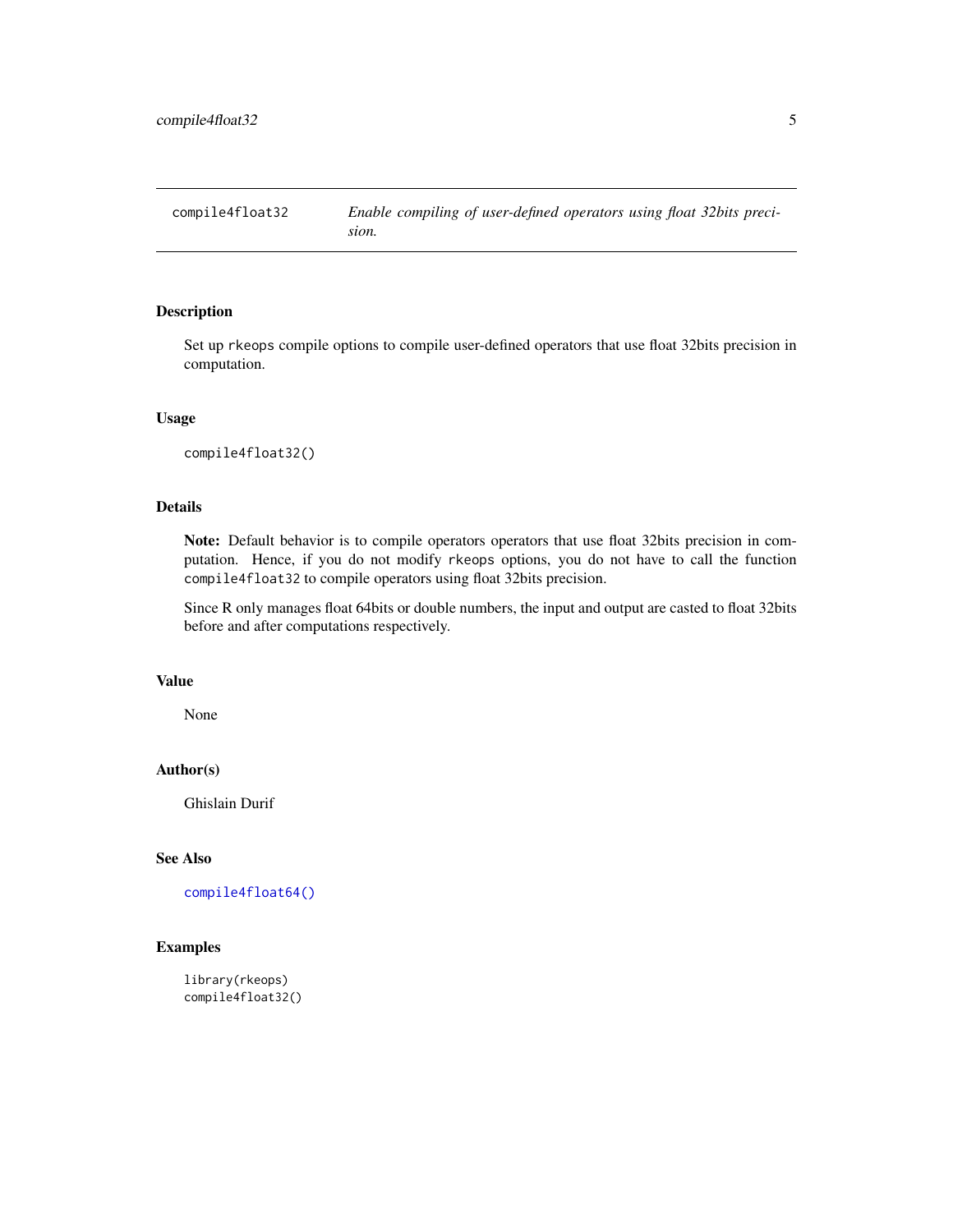<span id="page-5-1"></span><span id="page-5-0"></span>

Set up rkeops compile options to compile user-defined operators that use float 64bits precision in computation.

#### Usage

compile4float64()

# Details

Note: Default behavior is to compile operators operators that use float 32bits precision in computation. Hence, if you do not modify rkeops options, you have to call the function compile4float64 to compile operators using float 64bits precision.

Using float 64bits (or double) precision is likely to result in a loss of performance regarding computing time on GPU. If you want to get the best performance but worry about computation precision, you can use float 32bits precision and compensated sums that are implemented in KeOps.

#### Value

None

# Author(s)

Ghislain Durif

# See Also

[compile4float32\(\)](#page-4-1)

# Examples

library(rkeops) compile4float64()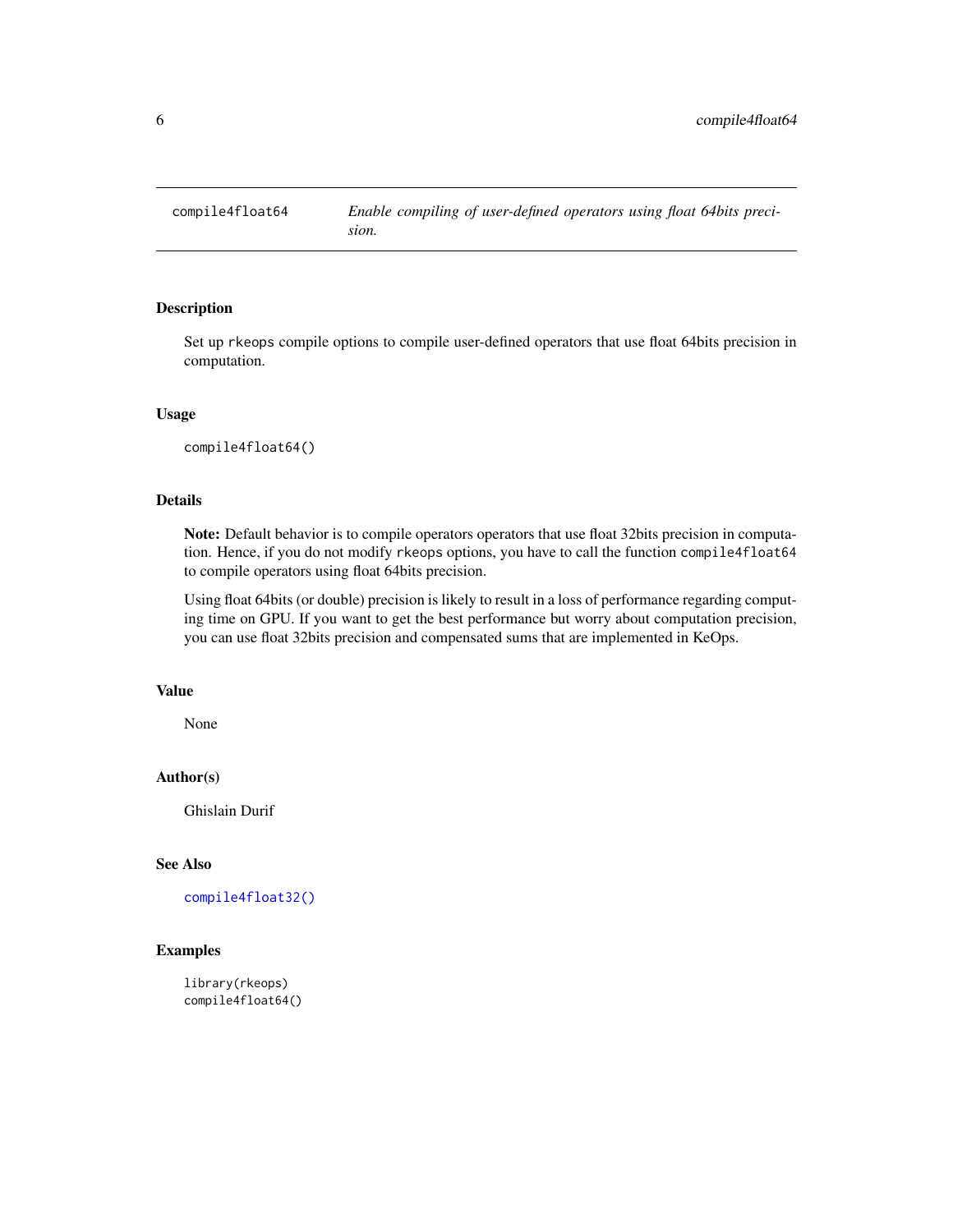<span id="page-6-1"></span><span id="page-6-0"></span>

Set up rkeops compile options to compile user-defined operators that run on GPU. If CUDA is not available, user-defined operators will still be compiled without GPU support.

# Usage

compile4gpu()

# Details

Compiling GPU-compatible user-defined operators requires CUDA and nvcc (Nvidia compiler). If not available, user-defined operators will only be CPU-compatible.

Note: Default behavior is to compile GPU-compatible operators thus, if you do not modify rkeops options, it is optional to use the function compile4gpu.

When a GPU-compatible operator is compiled, you should call [use\\_gpu\(\)](#page-22-1) to ensure that computation will be run on GPU (difference between compilation and runtime options). GPU-compatible operators can run on CPU.

# Value

None

# Author(s)

Ghislain Durif

# See Also

[compile4cpu\(\)](#page-3-1), [use\\_gpu\(\)](#page-22-1),

# Examples

library(rkeops) compile4gpu()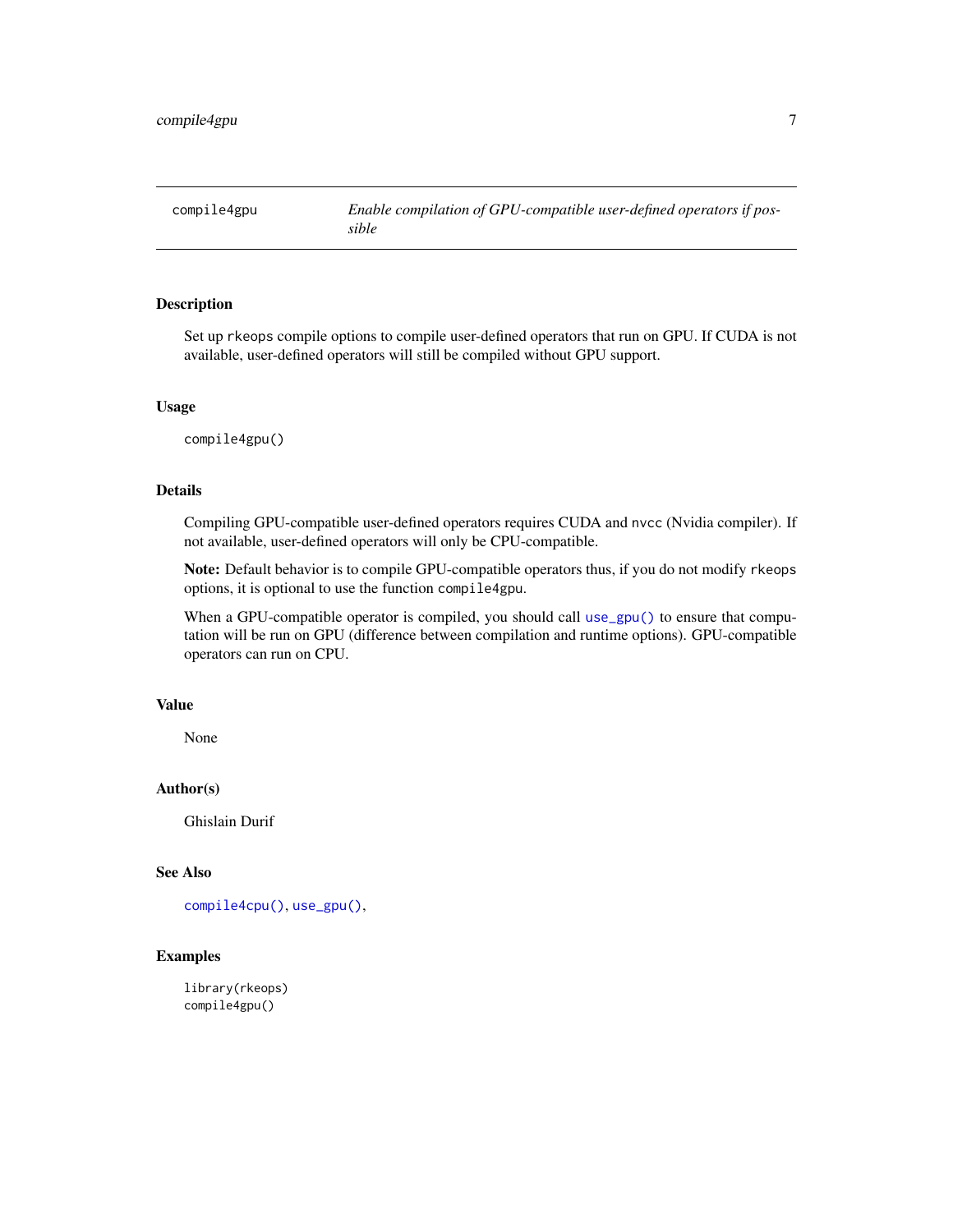<span id="page-7-1"></span><span id="page-7-0"></span>

To compile new user-defined operators, rkeops requires compilation options that control the compilation process and the way user-defined operators behave (precision, verbosity, use of GPU, storage order, debug flag, and path to different required files).

The function default\_compile\_options returns a list of class rkeops\_compile\_options with default values for the corresponding options (see Details).

#### Usage

```
compile_options(
 precision = "float",
  verbosity = FALSE,
 use_cuda_if_possible = TRUE,
  col_major = TRUE,
  debug = FALSE,
  rkeops_dir = NULL,
 build_dir = NULL,
  src_dir = NULL
)
```
# Arguments

| precision            | string, precision for floating point computations (float or double). Default<br>value is float.                                                                                                                                                                                         |
|----------------------|-----------------------------------------------------------------------------------------------------------------------------------------------------------------------------------------------------------------------------------------------------------------------------------------|
| verbosity            | boolean indicator regarding verbosity level. Default value is FALSE.                                                                                                                                                                                                                    |
| use_cuda_if_possible |                                                                                                                                                                                                                                                                                         |
|                      | boolean indicator regarding compilation of the user-defined operators to be GPU-<br>compatible (if possible on the system, i.e. if CUDA is available). Default value<br>is TRUE. If set to TRUE and CUDA is not available, user-defined operators are<br>compiled for CPU computations. |
| col_major            | boolean indicator regarding storage order (default is TRUE).                                                                                                                                                                                                                            |
| debug                | boolean indicator regarding debuging flag for compilation. Default value is<br>FALSE.                                                                                                                                                                                                   |
| rkeops_dir           | string, path to rkeops install directory on the system. If NULL, default path<br>described in Details section is used. Default value is NULL.                                                                                                                                           |
| build_dir            | string, path to the directory where new custom user-defined operators will be<br>compiled. If NULL, default path described in Details section is used. Default<br>value is NULL.                                                                                                        |
| src_dir              | string, path to keops $(C++)$ source files required for compilation of user-defined<br>operators. If NULL, default path described in Details section is used. Default<br>value is NULL.                                                                                                 |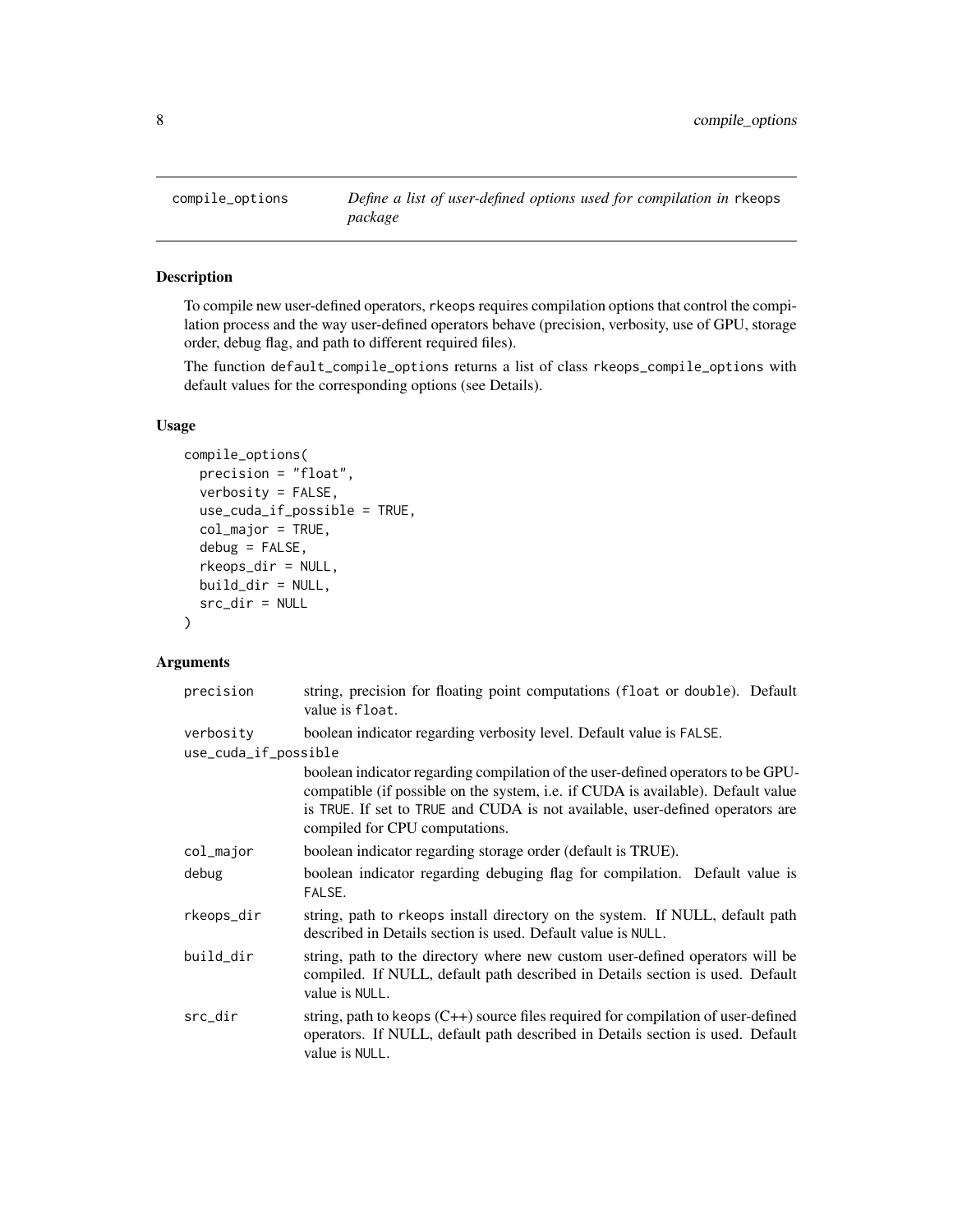#### <span id="page-8-0"></span>Details

The aforementioned compile options are the following:

- rkeops\_dir: path to rkeops install directory on the system (e.g. /path/to/R\_package\_install/rkeops on Unix system).
- build\_dir: path to directory where new user-defined operators will be compiled and corresponding share objects (. so files) will be saved (so that they can be found upon reuse to avoid useless recompilation). Default value is the build sub-folder in rkeops install directory (e.g. /path/to/R\_package\_install/rkeops/build on Unix system).
- src\_dir: path to keops (C++) source files required for compilation of user-defined operators. Default value is the include sub-folder in rkeops install directory (e.g. /path/to/R\_package\_install/rkeops/include on Unix system).
- precision: precision for floating point computations (float or double). Default value is float.
- verbosity: 0-1 indicator (boolean) for verbosity level. Default value is 0.
- use\_cuda\_if\_possible: 0-1 indicator (boolean) regarding use of GPU in computations (if possible on the system). Default value is 1.
- col\_major: 0-1 indicator (boolean) regarding matrix storage order in C++ KeOps API. 1 is column-major storage (or f\_contiguous) and 0 is row-major storage (or c\_contiguous). Default value is 1. This is independent from the storage order in R. Always keep in mind that matrices are stored with column-major order in R.
- debug: 0-1 indicator (boolean) regarding compilation debugging flag. 1 means that userdefined operators will be compiled with a debug flag, and 0 means no debug flag. Default value is 0

Note on storage order: Column-major storage means that elements of each column of a matrix are contiguous in memory (called Fortran-style). Row-major storage means that each row of a matrix are contiguous in memory (called C-style). In R, matrices are stored with column-major order in R, so we recommend to use column-major order in for KeOps compilation (to avoid useless matrix conversion).

Note: Default options are set up when loading rkeops. To reset rkeops options to default, you should use the function [set\\_rkeops\\_options\(\)](#page-20-1). To set up a particular option, you should use the function [set\\_rkeops\\_option\(\)](#page-18-1).

Some wrappers are available to enable some compilation options, see [compile4float32\(\)](#page-4-1), [compile4float64\(\)](#page-5-1), [compile4cpu\(\)](#page-3-1), [compile4gpu\(\)](#page-6-1).

# Value

a list (of class rkeops\_compile\_options) with the following elements:

| rkeops_dir | string, path to rkeops install directory on the system.                                           |
|------------|---------------------------------------------------------------------------------------------------|
| build_dir  | string, path to the directory where new custom user-defined operators will be<br>compiled.        |
| src_dir    | string, path to keops $(C++)$ source files required for compilation of user-defined<br>operators. |
| precision  | string, precision for floating point computations (float or double).                              |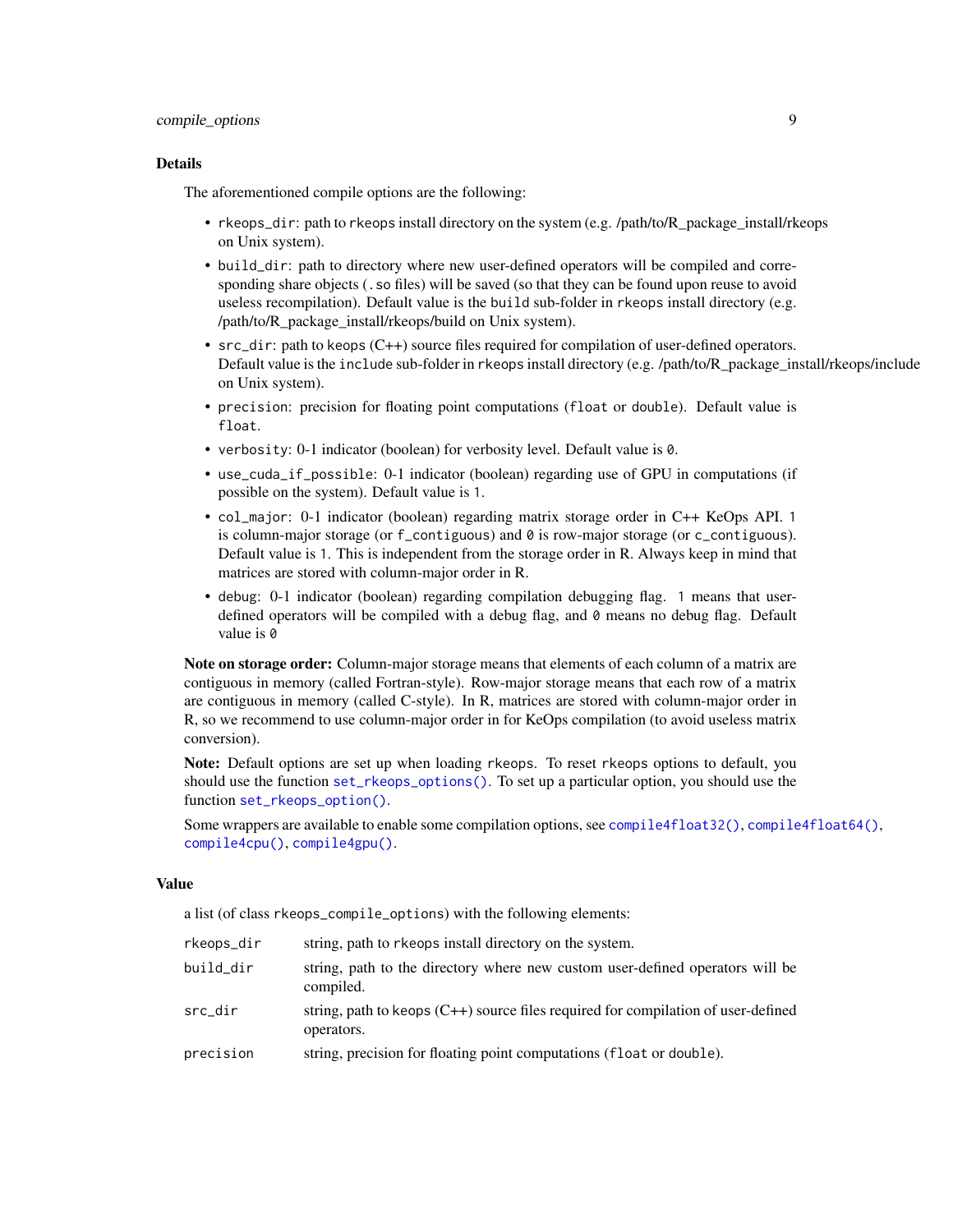<span id="page-9-0"></span>

| verbosity            | integer, 0-1 indicator (boolean) for verbosity.                                           |  |
|----------------------|-------------------------------------------------------------------------------------------|--|
| use_cuda_if_possible |                                                                                           |  |
|                      | integer, 0-1 indicator (boolean) regarding use of GPU in computations (if possi-<br>ble). |  |
| col_major            | integer, 0-1 indicator (boolean) for storage order.                                       |  |
| debug                | integer, 0-1 indicator (boolean) for debugging flag.                                      |  |

# Author(s)

Ghislain Durif

#### See Also

```
default_compile_options(), set_rkeops_options(), set_rkeops_option(), compile4float32(),
compile4float64(), compile4cpu(), compile4gpu()
```
# Examples

```
compile_options(
   precision = 'float', verbosity = FALSE,
   use_cuda_if_possible = TRUE,
   col_major = TRUE, debug = FALSE,
   rkeops_dir = NULL, build_dir = NULL,
   src_dir = NULL)
```
<span id="page-9-1"></span>default\_compile\_options

*Define a list of default options used for compilation in* rkeops *package*

#### Description

To compile user-defined operators, rkeops requires compilation options.

The function default\_compile\_options returns a list with default values for the corresponding options (see Details).

# Usage

```
default_compile_options()
```
# Details

Please refer to [compile\\_options\(\)](#page-7-1) for a detailed description of these options.

Note: Default options are set up when loading rkeops. To reset rkeops options to default, you should use the function [set\\_rkeops\\_options\(\)](#page-20-1). To set up a particular option, you should use the function [set\\_rkeops\\_option\(\)](#page-18-1). Some wrappers are available to enable some compilation options, see [compile4float32\(\)](#page-4-1), [compile4float64\(\)](#page-5-1), [compile4cpu\(\)](#page-3-1), [compile4gpu\(\)](#page-6-1).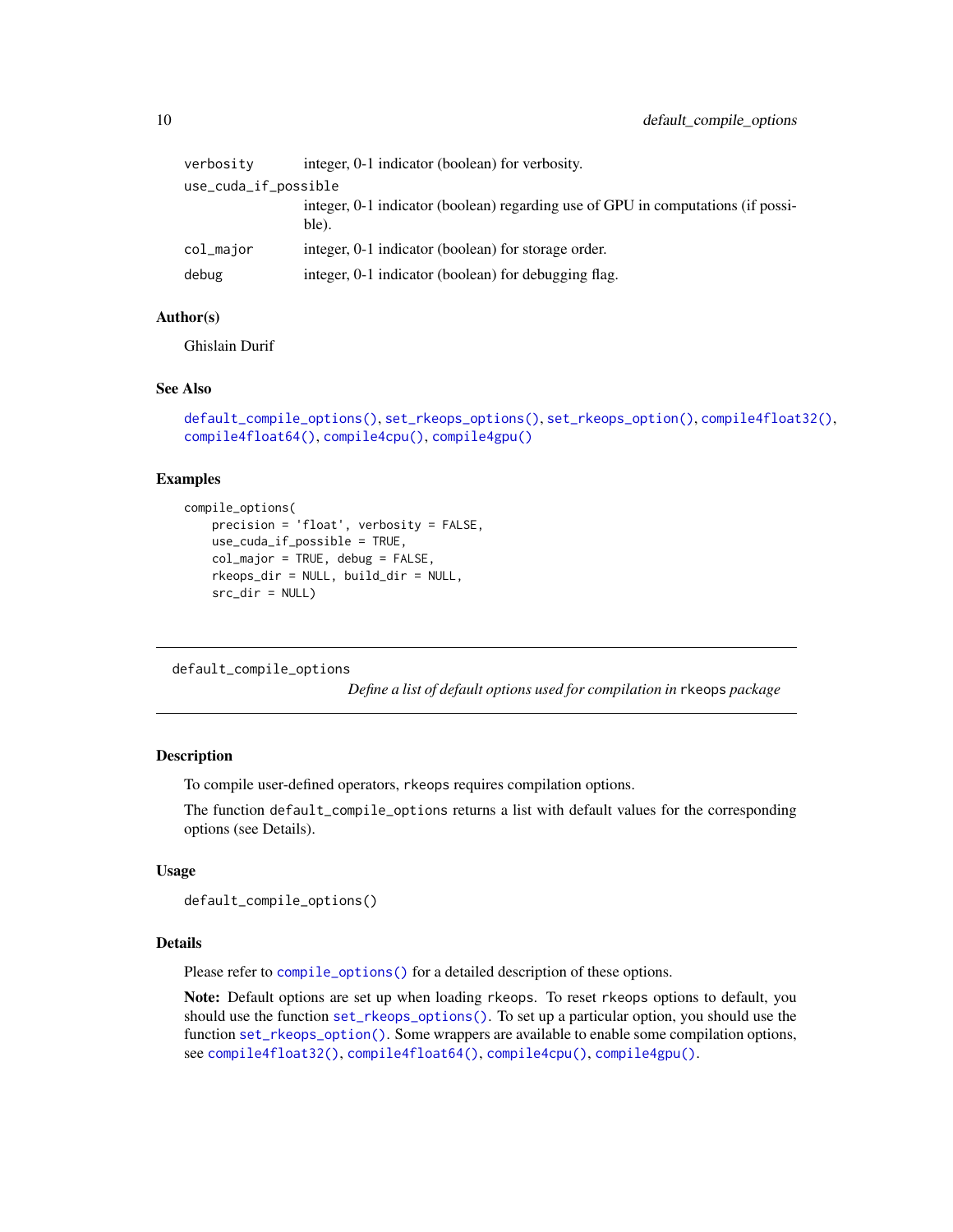# <span id="page-10-0"></span>Value

a list of class rkeops\_compile\_options (see [compile\\_options\(\)](#page-7-1) for the detailed output).

# Author(s)

Ghislain Durif

# See Also

```
compile_options(), set_rkeops_options(), set_rkeops_option(), compile4float32(), compile4float64(),
compile4cpu(), compile4gpu()
```
# Examples

default\_compile\_options()

<span id="page-10-1"></span>default\_runtime\_options

*Define a list of default options used at runtime in* rkeops *package*

# Description

To call user-defined operators, rkeops requires runtime options.

The function default\_runtime\_options returns a list with default values for the corresponding options (see Details).

#### Usage

```
default_runtime_options()
```
#### Details

Please refer to [runtime\\_options\(\)](#page-17-1) for a detailed description of these options.

Note: Default options are set up when loading rkeops. To reset rkeops options to default, you should use the function [set\\_rkeops\\_options\(\)](#page-20-1). To set up a particular option, you should use the function [set\\_rkeops\\_option\(\)](#page-18-1).

Some wrappers are available to enable some compilation options, see [use\\_cpu\(\)](#page-21-1), [use\\_gpu\(\)](#page-22-1).

# Value

a list of class rkeops\_runtime\_options (see [runtime\\_options\(\)](#page-17-1) for the detailed output).

# Author(s)

Ghislain Durif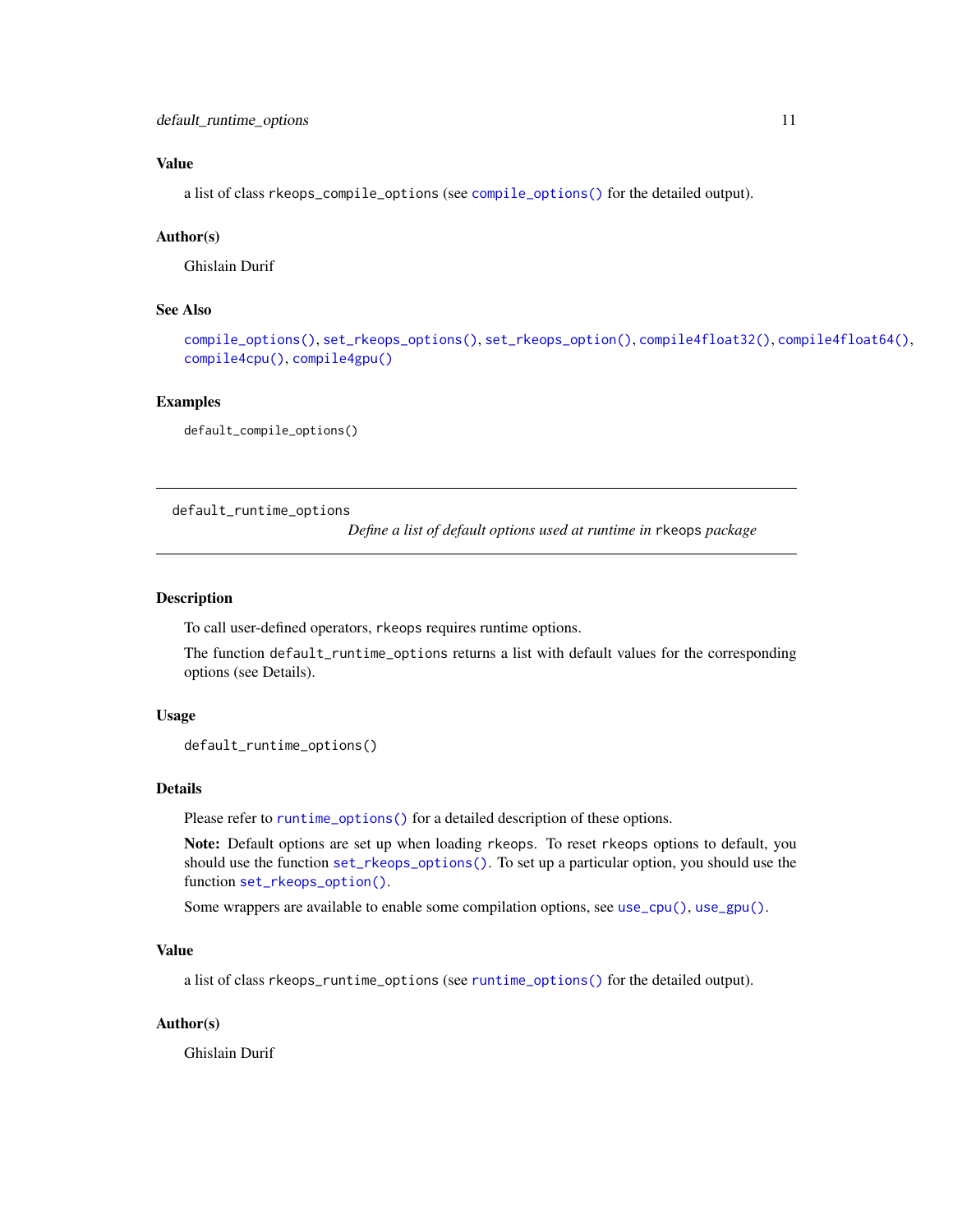### <span id="page-11-0"></span>See Also

[runtime\\_options\(\)](#page-17-1), [set\\_rkeops\\_options\(\)](#page-20-1), [set\\_rkeops\\_option\(\)](#page-18-1), [use\\_cpu\(\)](#page-21-1), [use\\_gpu\(\)](#page-22-1)

# Examples

```
default_runtime_options()
```
<span id="page-11-1"></span>get\_rkeops\_option *Get the current value of a specific compile or runtime options of* rkeops

# Description

The function get\_rkeops\_option returns the current value of a specific rkeops option (in R global options scope) provided as input.

#### Usage

get\_rkeops\_option(option)

# Arguments

option string, name of the options to set up (see Details).

# Details

rkeops global options includes two lists defining options used at compilation of user-defined operators or at runtime. These two list contains specific informations (see [compile\\_options\(\)](#page-7-1) and [runtime\\_options\(\)](#page-17-1) respectively, in particular for default values).

With the function get\_rkeops\_option, you get the value of a specific rkeops option among:

- rkeops compile options: rkeops\_dir(not recommended),build\_dir, src\_dir(not recommended),precision, verbosity, use\_cuda\_if\_possible, col\_major(not recommended),debug'
- rkeops runtime options: tagCpuGpu, tag1D2D, tagHostDevice, device\_id These options are set with the functions [set\\_rkeops\\_options\(\)](#page-20-1) and [set\\_rkeops\\_option\(\)](#page-18-1). To know which values are allowed for which options, you can check [compile\\_options\(\)](#page-7-1) and [runtime\\_options\(\)](#page-17-1).

# Value

the value of the requested option (see Details).

#### Author(s)

Ghislain Durif

# See Also

[get\\_rkeops\\_options\(\)](#page-12-1), [compile\\_options\(\)](#page-7-1), [runtime\\_options\(\)](#page-17-1), [set\\_rkeops\\_options\(\)](#page-20-1), [set\\_rkeops\\_option\(\)](#page-18-1)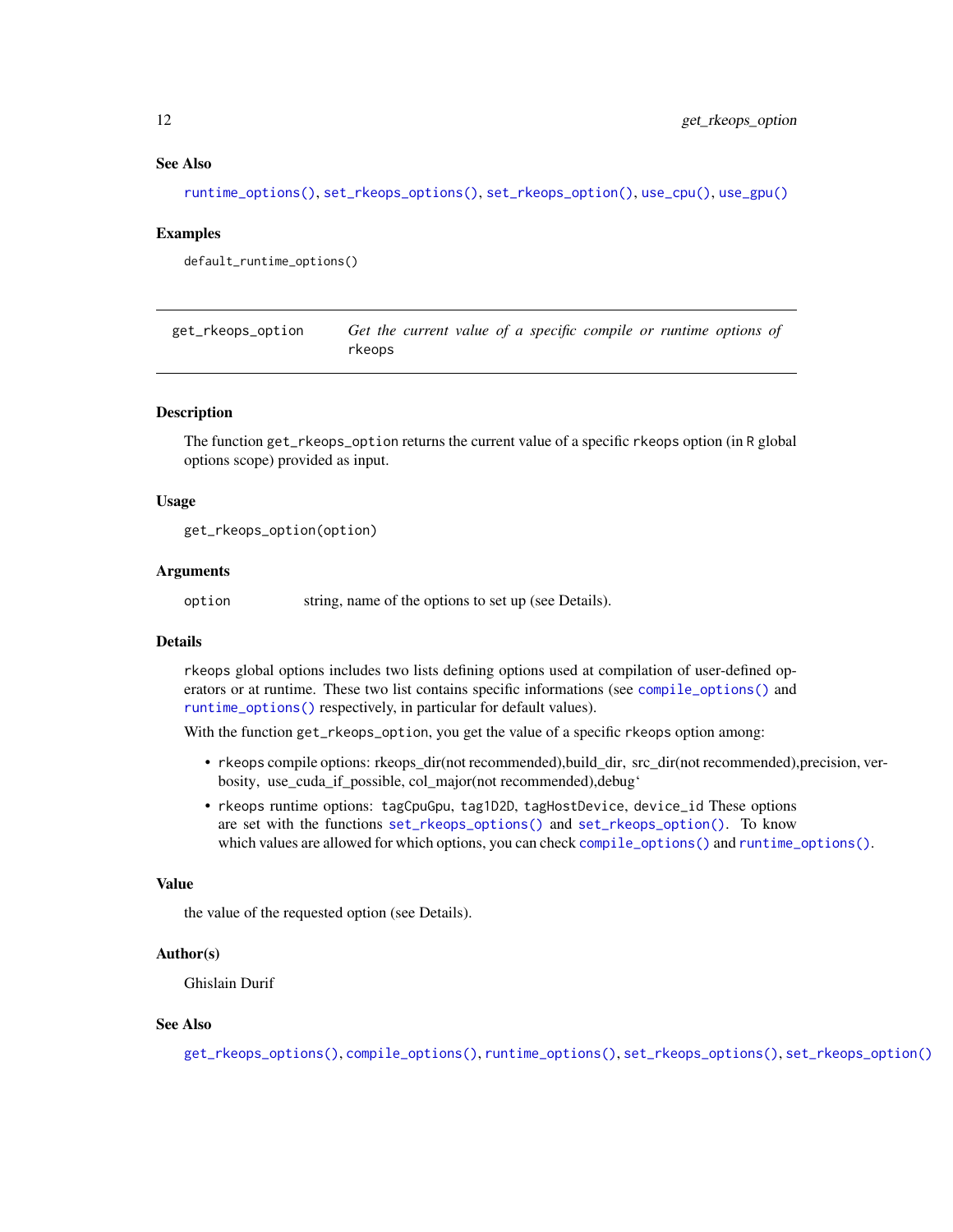# <span id="page-12-0"></span>get\_rkeops\_options 13

# Examples

```
library(rkeops)
# to get the GPU id used for computations
get_rkeops_option("device_id")
```
<span id="page-12-1"></span>get\_rkeops\_options *Get the current* rkeops *options in* R *global options scope*

#### Description

rkeops uses two sets of options: compile options (see [compile\\_options\(\)](#page-7-1)) and runtime options (see [runtime\\_options\(\)](#page-17-1)). These options define the behavior of rkeops when compiling or when calling user-defined operators.

You can read the current states of rkeops options by calling get\_rkeops\_options().

#### Usage

```
get_rkeops_options(tag = NULL)
```
#### Arguments

tag text string being "compile" or "runtime" to get corresponding options. If missing (default), both are returned.

#### Details

rkeops global options includes two lists defining options used at compilation of user-defined operators or at runtime. These two list contains specific informations (see [compile\\_options\(\)](#page-7-1) and [runtime\\_options\(\)](#page-17-1) respectively, in particular for default values).

If the tag input parameter is specified (e.g. "compile" or "runtime"), only the corresponding option list is returned.

These options are set with the functions [set\\_rkeops\\_options\(\)](#page-20-1) and [set\\_rkeops\\_option\(\)](#page-18-1). To know which values are allowed for which options, you can check [compile\\_options\(\)](#page-7-1) and [runtime\\_options\(\)](#page-17-1).

# Value

a list with rkeops current options values (see Details).

# Author(s)

Ghislain Durif

#### See Also

[get\\_rkeops\\_option\(\)](#page-11-1), [compile\\_options\(\)](#page-7-1), [runtime\\_options\(\)](#page-17-1), [set\\_rkeops\\_options\(\)](#page-20-1), [set\\_rkeops\\_option\(\)](#page-18-1)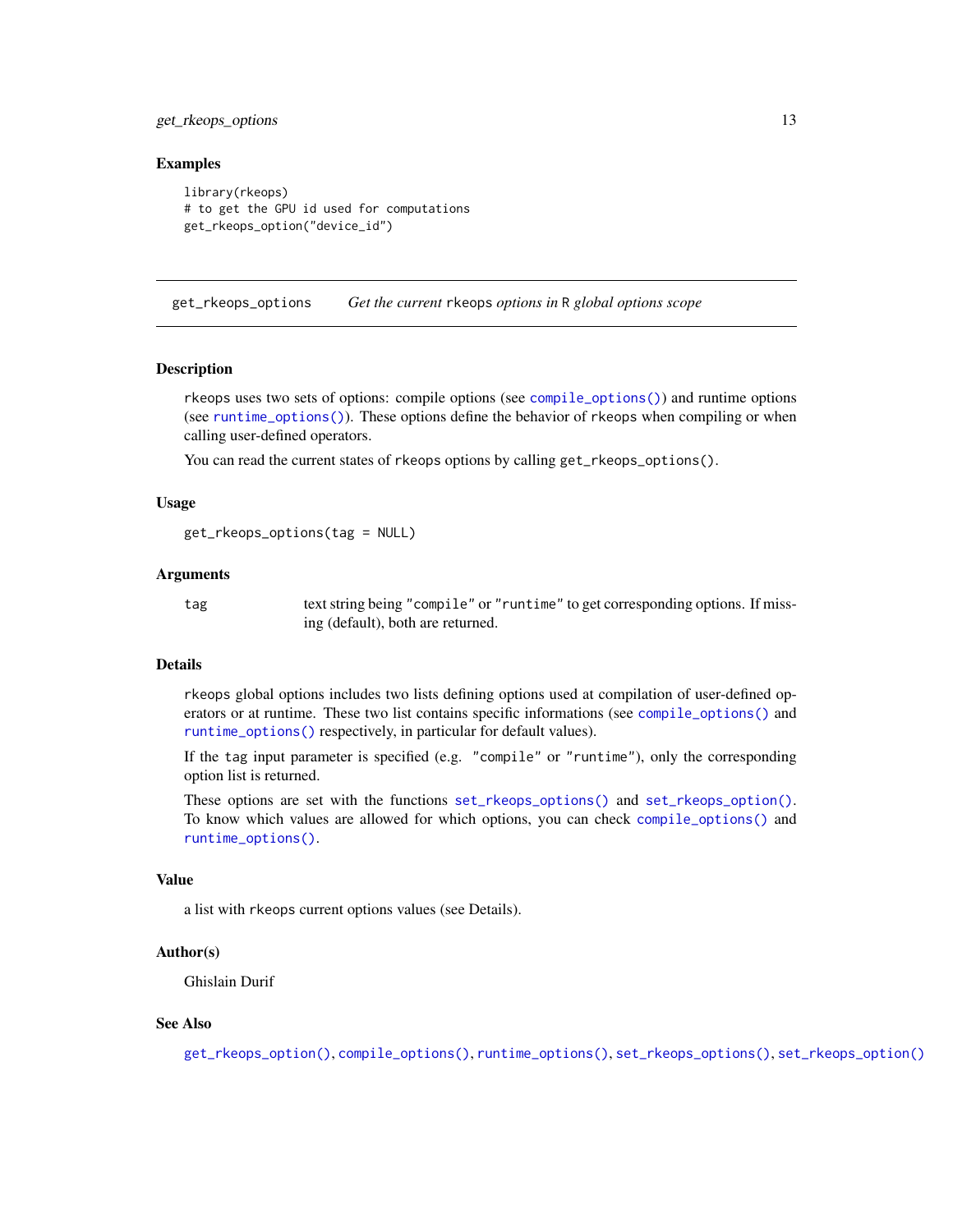### Examples

```
library(rkeops)
get_rkeops_options()
```
#### <span id="page-13-1"></span>keops\_grad *Compute the gradient of a rkeops operator*

#### **Description**

The function keops\_grad defines a new operator that is a partial derivative from a previously defined KeOps operator supplied as input regarding a specified input variable of this operator.

#### Usage

```
keops_grad(operator, var)
```
### Arguments

| operator | a function returned by keops_kernel implementing a formula.                                                                                                                            |
|----------|----------------------------------------------------------------------------------------------------------------------------------------------------------------------------------------|
| var      | a text string or an integer number indicating regarding to which variable/parameter<br>(given by name or by position starting at 0) the gradient of the formula should<br>be computed. |

# Details

The use of the function keops\_grad is detailed in the vignettes. Run browseVignettes("rkeops") to access the vignettes.

KeOps gradient operators are defined based on KeOps formula and on operator Grad. The function keops\_grad is a wrapper to define a new formula deriving the gradient of the formula associated to a previously defined operator. The user just needs to choose regarding which variable (given by name or by position starting at 0), they want to compute the partial derivative.

The function keops\_grad then calls the function [keops\\_kernel\(\)](#page-14-1) to compile a new operator corresponding to the partial derivative of the input operator.

To decide regarding which variable the input operator should be derived, you can specify its name or its position starting as 0 with the input parameter var.

# Value

a function that can be used to compute the value of the formula on actual data. This function takes as input a list of data corresponding to the formula arguments and return the computed values (generally a vector or a matrix depending on the reduction). It has an additional integer input parameter inner\_dim indicating if the inner dimension (c.f. browseVignettes("rkeops")) corresponds to columns, i.e. inner\_dim=1 (default), or rows, i.e. inner\_dim=0, in the data.

# Author(s)

Ghislain Durif

<span id="page-13-0"></span>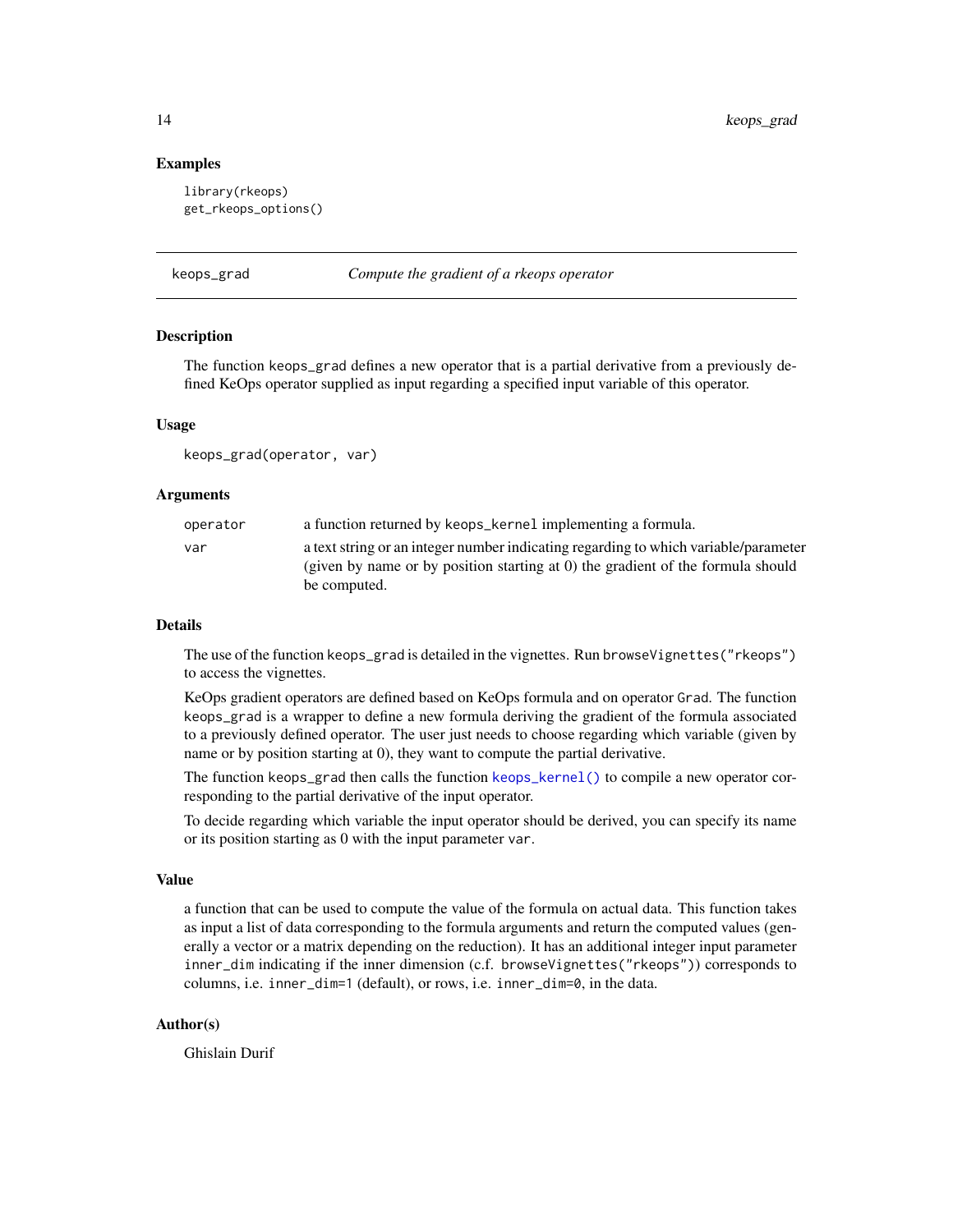# <span id="page-14-0"></span>keops\_kernel 15

# See Also

[keops\\_kernel\(\)](#page-14-1)

# Examples

```
## Not run:
set_rkeops_options()
# defining an operator (reduction on squared distance)
formula <- "Sum_Reduction(SqNorm2(x-y), 0)"
args <- c("x=Vi(0,3)", "y=Vj(1,3)")
op <- keops_kernel(formula, args)
# defining its gradient regarding x
grad_op <- keops_grad(op, var="x")
# data
nx <- 100
ny < -150x \le matrix(runif(nx*3), nrow=nx, ncol=3) # matrix 100 x 3
y \le - matrix(runif(ny*3), nrow=ny, ncol=3) # matrix 150 x 3
eta <- matrix(runif(nx*1), nrow=nx, ncol=1) # matrix 100 x 1
# computation
input \leq list(x, y, eta)
res <- grad_op(input)
# OR you can directly define gradient in a formula
# defining a formula with a Gradient
formula <- "Grad(Sum_Reduction(SqNorm2(x-y), 0), x, eta)"
args <- c("x=Vi(0,3)", "y=Vj(1,3)", "eta=Vi(2,1)")
# compiling the corresponding operator
op <- keops_kernel(formula, args)
# data
nx <- 100
ny <- 150
x \le matrix(runif(nx*3), nrow=nx, ncol=3) # matrix 100 x 3
y \le matrix(runif(ny*3), nrow=ny, ncol=3) # matrix 150 x 3
eta <- matrix(runif(nx*1), nrow=nx, ncol=1) # matrix 100 x 1
# computation
input \leq list(x, y, eta)
res <- op(input)
## End(Not run)
```
<span id="page-14-1"></span>keops\_kernel *Defines a new operators*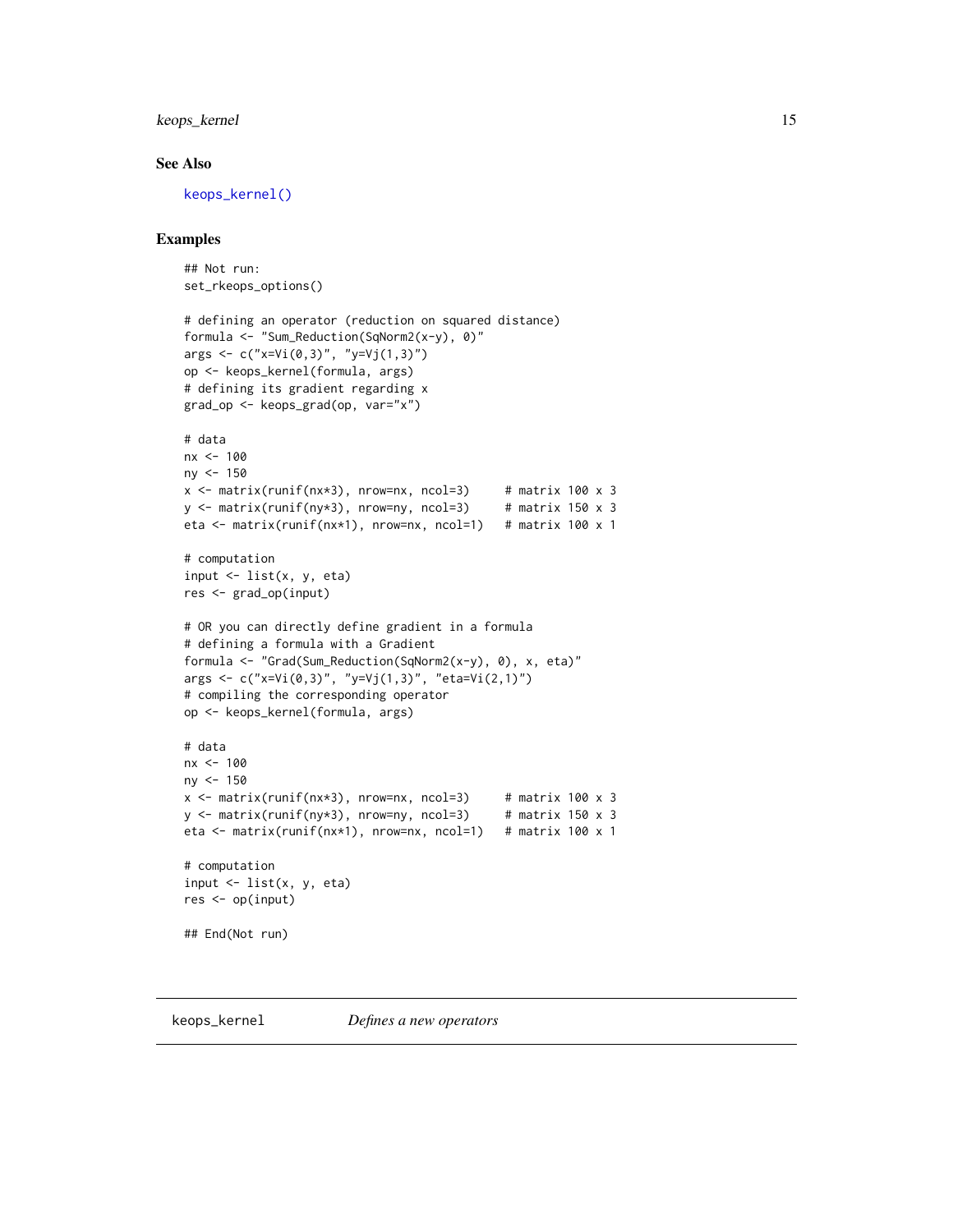<span id="page-15-0"></span>This function is the core of the KeOps library, it allows you to create new operators based on kernel operation and matrix reduction discribed as a mathematic formula.

#### Usage

```
keops_kernel(formula, args)
```
#### **Arguments**

| formula | text string, an operator formula (see Details).         |
|---------|---------------------------------------------------------|
| args    | vector of text string, formula arguments (see Details). |

# Details

The use of the function keops\_kernel is detailled in the vignettes, especially how to write formulae, specified input arguments, how to format data to apply the created operators, etc. Run browseVignettes("rkeops") to access the vignettes.

KeOps operators are defined thanks to formula, i.e. a text string describing the mathematical operations that you want to apply to your data, and a list defining the input arguments of your formula.

The function keops\_kernel compiles and imports a new operator that implements the formala given in input, it returns a function that can be used to compute the result of the formula on actual data.

The returned function expects a list of arguments, as data matrices, whose order corresponds to the order given in args to keops\_kernel. We use a list to avoid useless copies of data.

Note: Data are input as a list, because list are references and since argument passing is done by copy in R, it is better to copy a list of reference than the actual input data, especially for big matrices.

You should be careful with the input dimension of your data, to correspond to the input dimension specified in args (see inner ou outer dimension in browseVignettes("rkeops").

It is possible to compute partial derivatives of user defined operators with the function [keops\\_grad\(\)](#page-13-1).

#### Value

a function that can be used to compute the value of the formula on actual data. This function takes as input a list of data corresponding to the formula arguments and return the computed values (generally a vector or a matrix depending on the reduction). It has an additional integer input parameter inner\_dim indicating if the inner dimension (c.f. browseVignettes("rkeops")) corresponds to columns, i.e. inner\_dim=1 (default), or rows, i.e. inner\_dim=0, in the data.

# Author(s)

Ghislain Durif

#### See Also

[keops\\_grad\(\)](#page-13-1)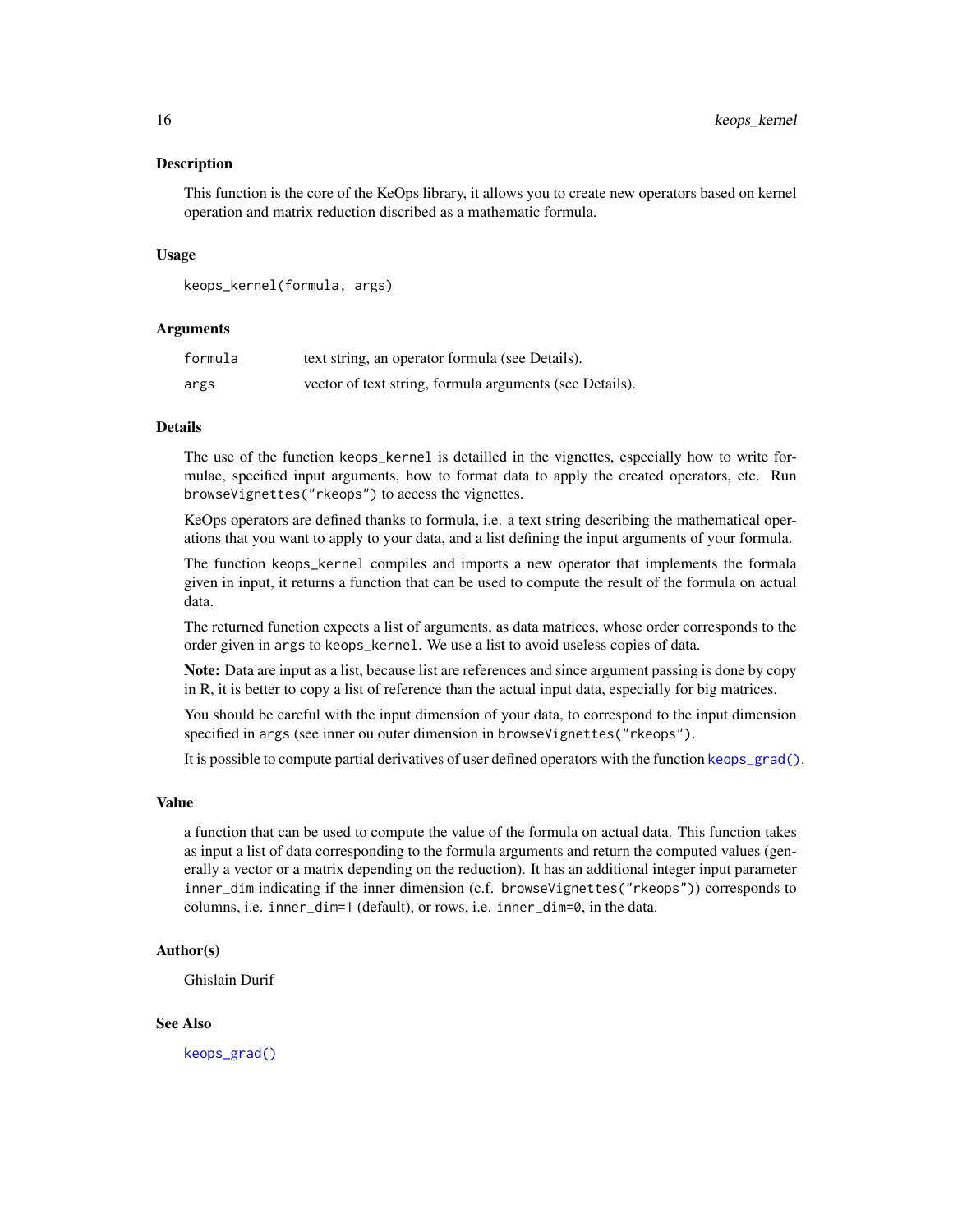# keops\_kernel 17

# Examples

```
## Not run:
set_rkeops_options()
## Example 1
# Defining a function that computes for each j the sum over i
# of the scalar products between `x_i` and `y_j` (both 3d vectors),
# i.e. the sum over the rows of the result of the matrix product X \times t(Y)# where `x_i` and `y_j` are the respective rows of the matrices `X` and `Y`.
op \leq keops_kernel(formula = "Sum_Reduction((x|y), 1)",
                   args = c("x=Vi(3)", "y=Vj(3)")# data
nx < -10ny < -15# x_i = rows of the matrix XX <- matrix(runif(nx*3), nrow=nx, ncol=3)
# y_j = rows of the matrix YY <- matrix(runif(ny*3), nrow=ny, ncol=3)
# compute the result (here, by default `inner_dim=1` and columns corresponds
# to the inner dimension)
res \leq op(list(X,Y))
## Example 1 bis
# In example 1, the inner dimension (i.e. the commun dimension of vectors
# `x_i` and `y_j` corresponds to columns of the matrices `X` and `Y` resp.).
# We know consider the inner dimension to be the rows of the matrices `X`
# and `Y`.
# data
nx < -10ny < -15# x_i = columns of the matrix X
X <- matrix(runif(nx*3), nrow=3, ncol=nx)
# y_j = \text{columns of the matrix } YY <- matrix(runif(ny*3), nrow=3, ncol=ny)
# compute the result (we specify `inner_dim=0` to indicate that the rows
# corresponds to the inner dimension)
res <- op(list(X,Y), inner_dim=0)
## Example 2
# Defining a function that computes the convolution with a Gaussian kernel
# i.e. the sum over i of `e^(lambda * ||x_i - y_j||^2) * beta_j` where `x_i`,
# `y_j` and `beta_j` are 3d vectors, and `lambda` is a scalar parameter.
op = keops_kernel(formula = "Sum_Reduction(Exp(lambda*SqNorm2(x-y))*beta, 1)",
                 args = c("x=Vi(3)", "y=Vj(3)","beta=Vj(3)", "lambda=Pm(1)"))
# data
nx < -10ny <- 15
# x_i = rows of the matrix X
X <- matrix(runif(nx*3), nrow=nx, ncol=3)
```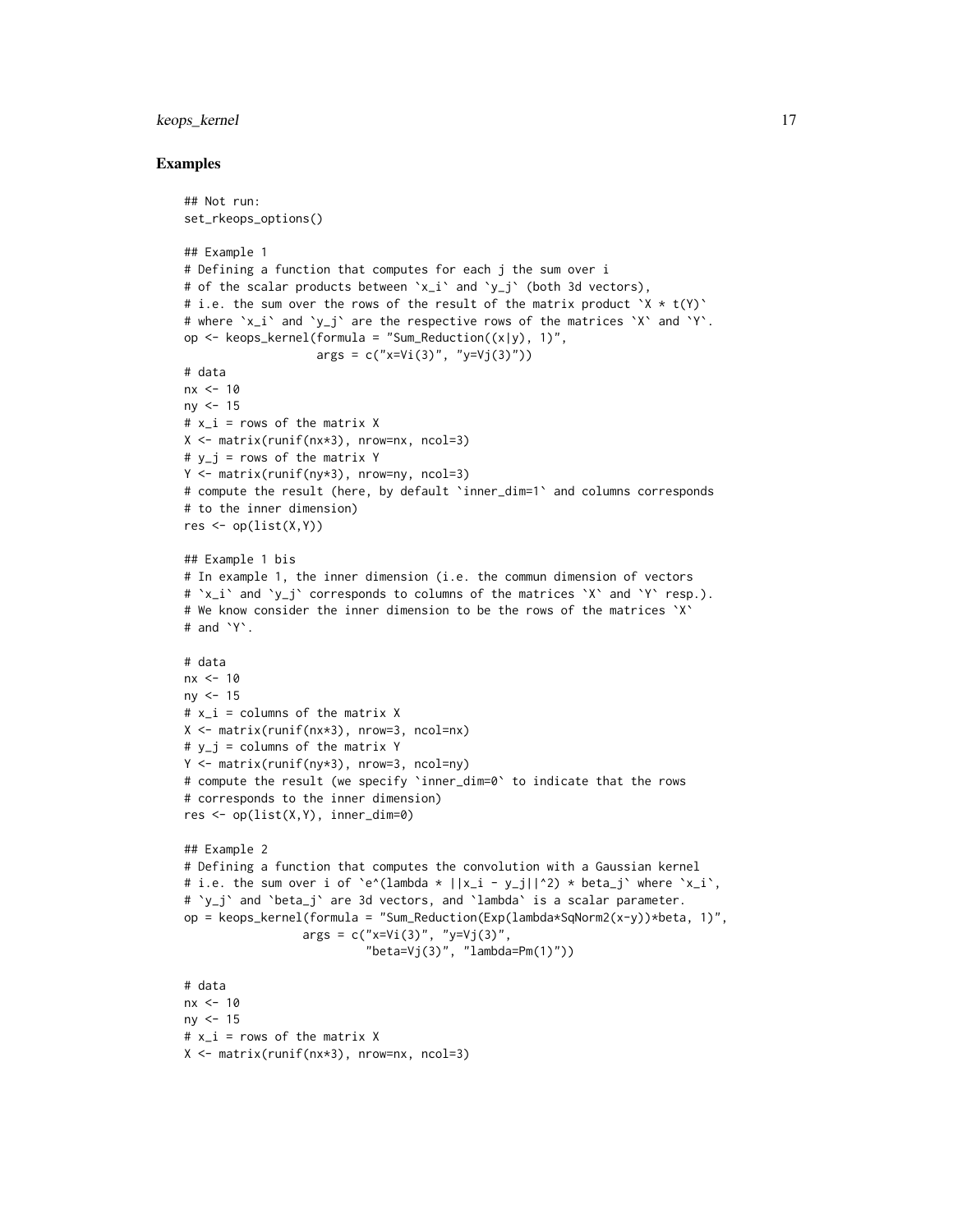```
# y_j = rows of the matrix YY <- matrix(runif(ny*3), nrow=ny, ncol=3)
# beta_j = rows of the matrix beta
beta <- matrix(runif(ny*3), nrow=ny, ncol=3)
# !! important !! y and beta should have the same dimension
# parameter
lambda <- 0.25
# compute the result
res <- op(list(X, Y, beta, lambda))
## End(Not run)
```
<span id="page-17-1"></span>runtime\_options *Define a list of user-defined options used at runtime in* rkeops *package*

#### Description

When calling user-defined operators, rkeops requires runtime options that control how the computations are done (memory management, data partition for parallelization, GPU device if relevant).

The function runtime\_options returns a list of class rkeops\_runtime\_options with default values for the corresponding options (see Details).

#### Usage

```
runtime_options(tagCpuGpu = 0, tag1D2D = 0, tagHostDevice = 0, device_id = 0)
```
# **Arguments**

| tagCpuGpu     | integer, indicator for CPU or GPU computations (see Details). Default value is<br>Ø.                     |
|---------------|----------------------------------------------------------------------------------------------------------|
| tag1D2D       | integer, indicator regarding data partitioning for parallelization (see Details).<br>Default value is 0. |
| tagHostDevice | integer, indicator regarding the data location (see Details). Default value is 0.                        |
| device_id     | integer, id of GPU device on the machine (see Details). Default value is 0.                              |

#### Details

The aforementioned runtime options are the following:

- tagCpuGpu: 0 means computations on CPU, 1 means computations on GPU, 2 means computations on GPU using data on device (i.e. in GPU memory). Default value is 1. The mode 2 is not available for the moment in R.
- tag1D2D: 0 means 1D parallelization (over rows of matrices), and 1 parallelization over blocks of rows and columns (useful with small columns large rows matrices). Default value is 0.

<span id="page-17-0"></span>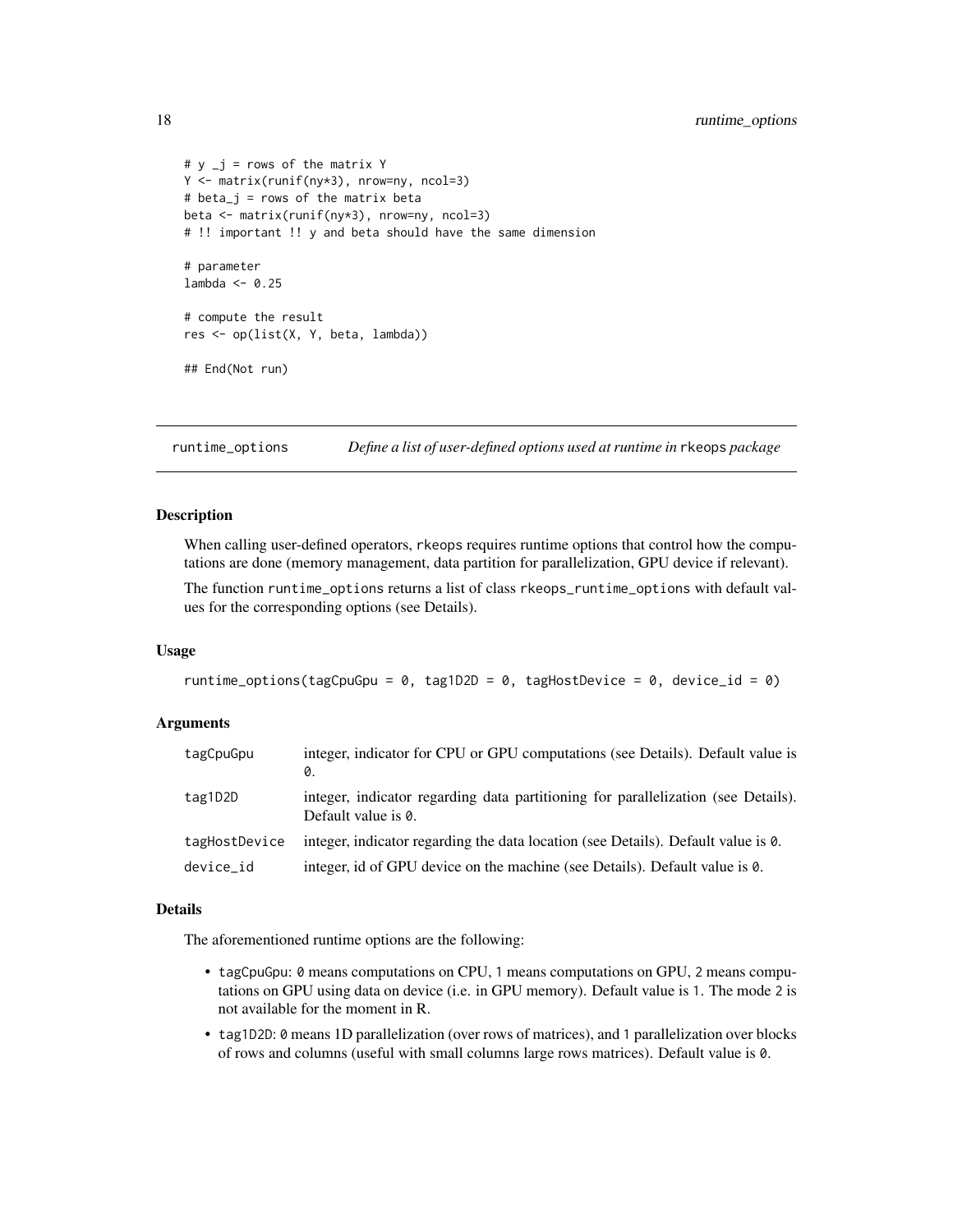- <span id="page-18-0"></span>• tagHostDevice: 0 means that data are stored on host memory (i.e. in RAM), 1 means that data are stored on GPU memory. Default value is 0. The mode 1 is not available for the moment in R.
- device\_id: id of GPU device (if relevant, i.e. with tagCpuGpu != 0) where the computations will be made. Default value is 0. Ideally, GPU assignation should be handled outside of R and rkeops.

Note: Default options are set up when loading rkeops. To reset rkeops options to default, you should use the function [set\\_rkeops\\_options\(\)](#page-20-1). To set up a particular option, you should use the function [set\\_rkeops\\_option\(\)](#page-18-1).

Some wrappers are available to enable some compilation options, see [use\\_cpu\(\)](#page-21-1), [use\\_gpu\(\)](#page-22-1).

# Value

a list (of class rkeops\_runtime\_options) with the following elements:

| tagCpuGpu | integer, indicator for CPU or GPU computations (see Details).                     |
|-----------|-----------------------------------------------------------------------------------|
| tag1D2D   | integer, indicator regarding data partitioning for parallelization (see Details). |
| device id | integer, id of GPU device on the machine (see Details).                           |

# Author(s)

Ghislain Durif

# See Also

[default\\_runtime\\_options\(\)](#page-10-1), [set\\_rkeops\\_options\(\)](#page-20-1), [set\\_rkeops\\_option\(\)](#page-18-1), [use\\_cpu\(\)](#page-21-1), [use\\_gpu\(\)](#page-22-1)

# Examples

```
runtime_options(tagCpuGpu = 0, tag1D2D = 0,
                tagHostDevice=0, device_id = 0)
```
<span id="page-18-1"></span>

| set_rkeops_option | Set up a specific compile or runtime options of rkeops in R global |
|-------------------|--------------------------------------------------------------------|
|                   | <i>options scope</i>                                               |

# Description

The function set\_rkeops\_option allows to modify the value of a single specific rkeops options in R global options scope.

#### Usage

set\_rkeops\_option(option, value)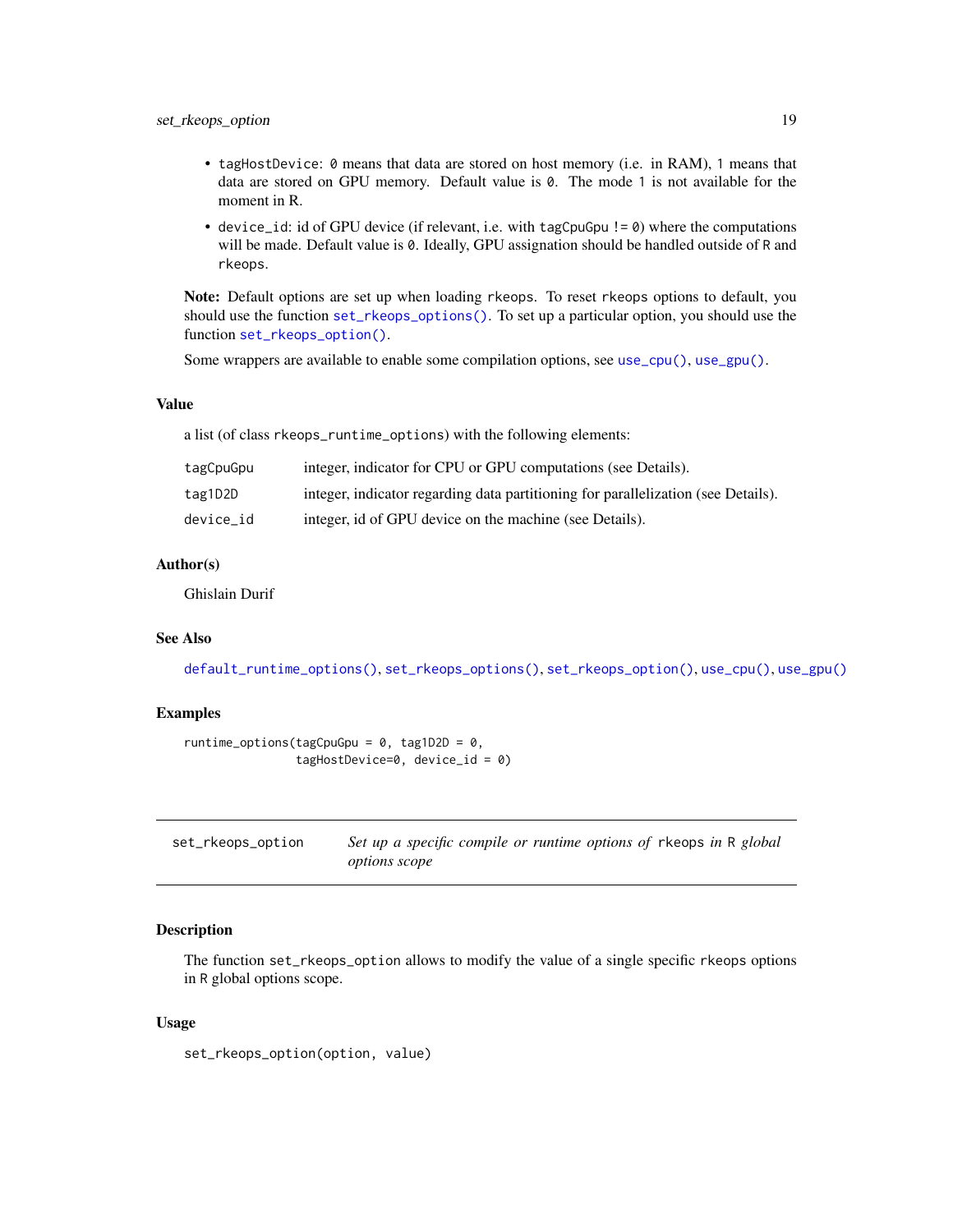#### <span id="page-19-0"></span>**Arguments**

| option | string, name of the option to set up (see Details).          |
|--------|--------------------------------------------------------------|
| value  | whatever value to assign to the chosen option (see Details). |

# Details

rkeops uses two sets of options: compile options (see [compile\\_options\(\)](#page-7-1)) and runtime options (see [runtime\\_options\(\)](#page-17-1)). These options define the behavior of rkeops when compiling or when calling user-defined operators.

With the function set\_rkeops\_option, you can set up a specific rkeops option among:

- rkeops compile options: rkeops\_dir(not recommended),build\_dir, src\_dir(not recommended),precision, verbosity, use\_cuda\_if\_possible, col\_major(not recommended),debug'
- rkeops runtime options: tagCpuGpu, tag1D2D, tagHostDevice, device\_id with a value that you provide in input.

To know which values are allowed for which options, you can check [compile\\_options\(\)](#page-7-1) and [runtime\\_options\(\)](#page-17-1).

# Value

None

# Author(s)

Ghislain Durif

# See Also

```
set_rkeops_options(), compile_options(), runtime_options(), use_gpu(), compile4gpu(),
get_rkeops_options()
```
# Examples

```
library(rkeops)
# to enable GPU computing
set_rkeops_option("tagCpuGpu", 1)
# to set up the GPU id used for computations
set_rkeops_option("device_id", 0L) # integer value
```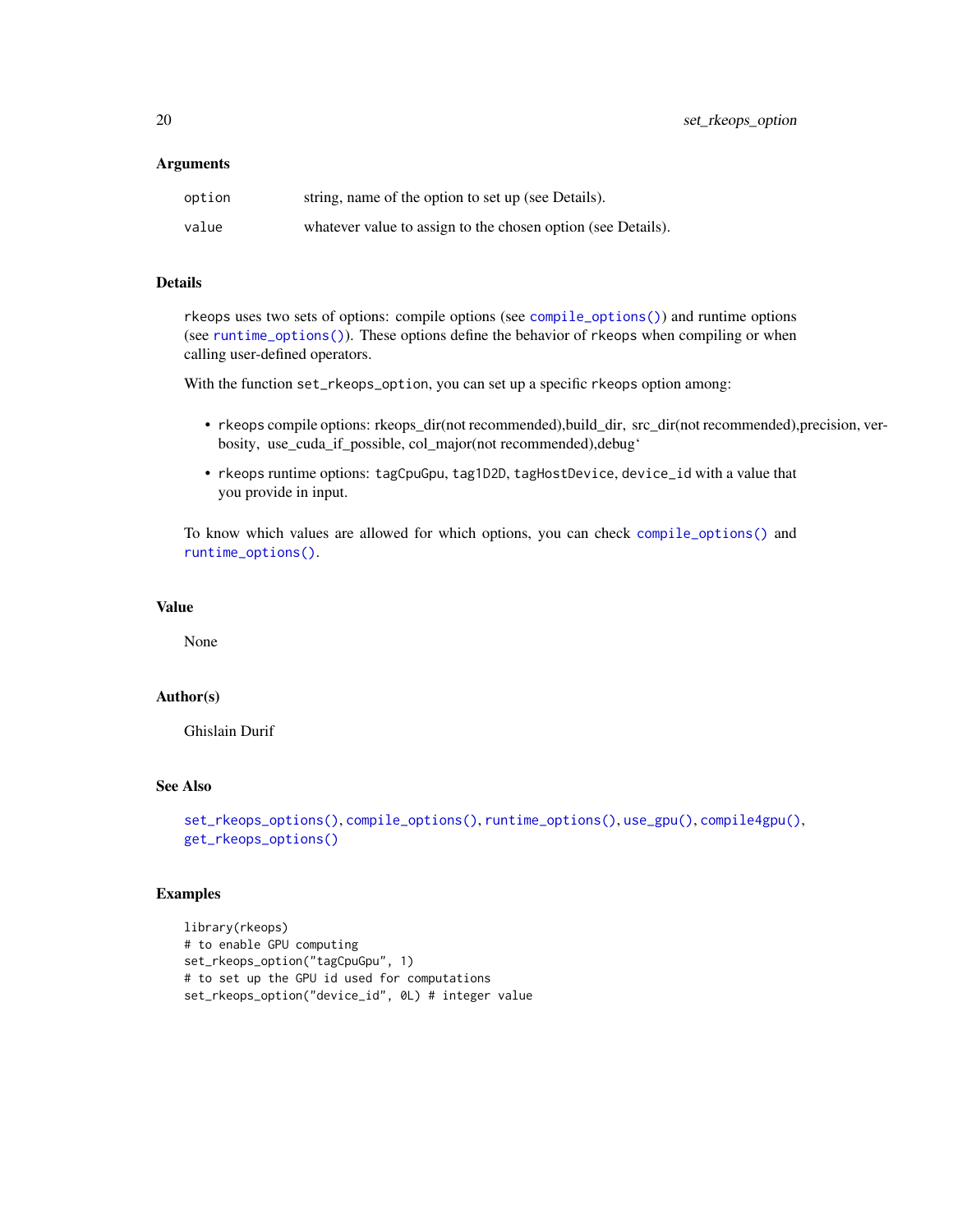<span id="page-20-1"></span><span id="page-20-0"></span>set\_rkeops\_options *Initialize or update* rkeops *options in* R *global options scope*

### Description

rkeops uses two sets of options: compile options (see [compile\\_options\(\)](#page-7-1)) and runtime options (see [runtime\\_options\(\)](#page-17-1)). These options define the behavior of rkeops when compiling or when calling user-defined operators.

If no input is provided, the functions set\_rkeops\_options initializes the rkeops options in the R global options scope (i.e. options available by calling options() or getOptions(<option\_name>)) with default values.

If some input is provided, i.e. objects defining compile options and/or runtime options (see Details), rkeops global options are updated accordingly.

#### Usage

```
set_rkeops_options(
  custom_compile_options = NULL,
  custom_runtime_options = NULL
\lambda
```
#### Arguments

```
custom_compile_options
```
a list (of class rkeops\_compile\_options). See [compile\\_options\(\)](#page-7-1) for a detailled description. Default value is NULL and default compile options are set up (see [default\\_compile\\_options\(\)](#page-9-1)).

custom\_runtime\_options

a list (of class rkeops\_runtime\_options). See [runtime\\_options\(\)](#page-17-1) for a detailled description. Default value is NULL and default runtime options are set up (see [default\\_runtime\\_options\(\)](#page-10-1)).

# Details

rkeops global options includes two lists defining options used at compilation of user-defined operators or at runtime. These two list contains specific informations (see [compile\\_options\(\)](#page-7-1) and [runtime\\_options\(\)](#page-17-1) respectively, in particular for default values).

In order to update, the corresponding options, user should provide objects returned by the functions [compile\\_options\(\)](#page-7-1) and/or [runtime\\_options\(\)](#page-17-1) respectively, being lists of class rkeops\_compile\_options and rkeops\_runtime\_options respectively, with specific attributes.

#### Value

None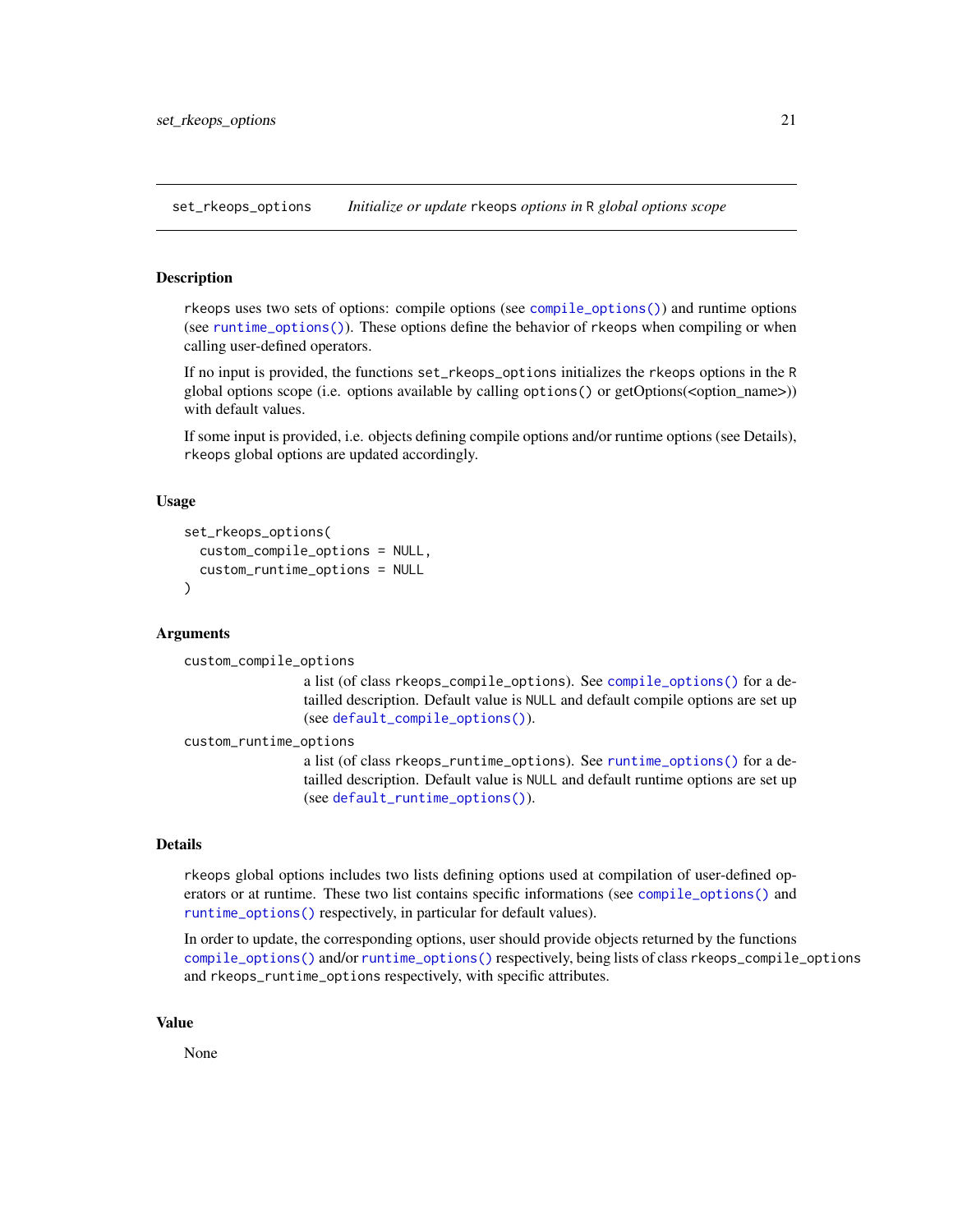#### <span id="page-21-0"></span>Author(s)

Ghislain Durif

#### See Also

```
set_rkeops_option(), compile_options(), runtime_options(), default_compile_options(),
default_runtime_options(), use_gpu(), compile4gpu(), get_rkeops_options()
```
#### Examples

set\_rkeops\_options()

<span id="page-21-1"></span>

use\_cpu *Disable GPU-computing when calling user-defined operators*

#### Description

Set up rkeops runtime options to use CPU computing when calling user-defined operators.

# Usage

use\_cpu(ncore =  $0$ )

#### Arguments

ncore integer, number of cores used by rkeops user-defined operators to run computations in CPU mode. Default value is 0 and all available cores are used.

#### Details

Note 1: By default, rkeops user-defined operators run computations on CPU (even for GPUcompiled operators), thus calling the function [use\\_gpu\(\)](#page-22-1) is mandatory to run computations on GPU.

Note 2: By default, in CPU mode, rkeops user-defined operators run computations on all available cores for parallel computing. To control, the number of cores used by rkeops user-defined operators, you can used the input parameter ncore.

# Value

None

# Author(s)

Ghislain Durif

#### See Also

[compile4cpu\(\)](#page-3-1), [compile4gpu\(\)](#page-6-1), [use\\_gpu\(\)](#page-22-1)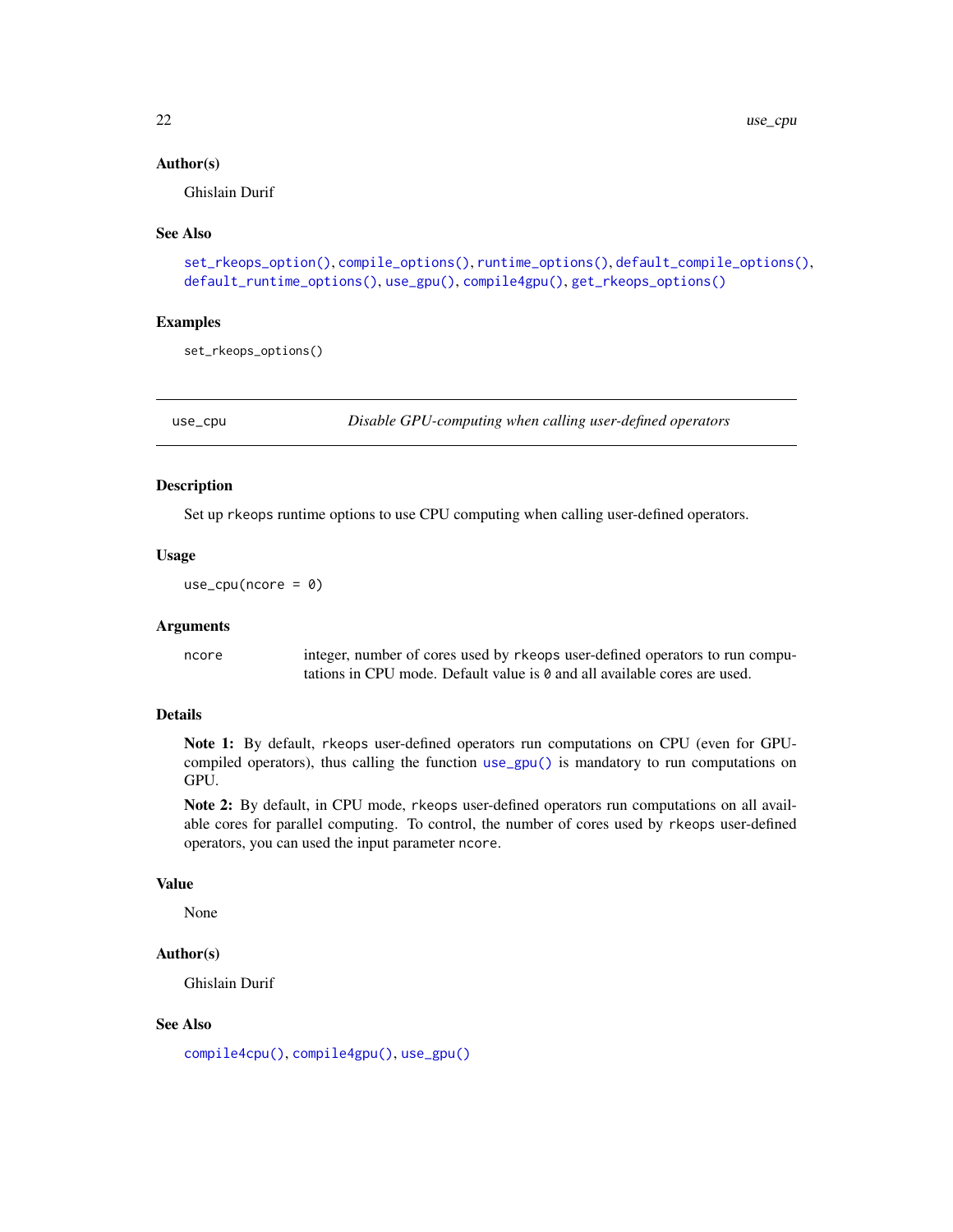#### <span id="page-22-0"></span>use\_gpu 23

#### Examples

library(rkeops) use\_cpu()

<span id="page-22-1"></span>use\_gpu *Enable GPU-computing when calling user-defined operators*

# Description

Set up rkeops runtime options to use GPU computing when calling user-defined operators.

#### Usage

 $use\_gpu(device = 0)$ 

# Arguments

device integer, GPU device id to be used for computations. Default is 0. It is recommended to use default GPU and manage GPU assignment outside R by setting the environment variable CUDA\_VISIBLE\_DEVICES.

#### Details

If you have compiled GPU-compatible operators (see [compile4gpu\(\)](#page-6-1)), you can call the function use\_gpu to specificly run computations on GPU.

Note: The default behavior in rkeops is to use CPU computing, thus calling the function use\_gpu is mandatory to run computations on GPU.

To disable GPU computing, run [use\\_cpu\(\)](#page-21-1).

#### Value

None

# Author(s)

Ghislain Durif

# See Also

[compile4cpu\(\)](#page-3-1), [compile4gpu\(\)](#page-6-1), [use\\_cpu\(\)](#page-21-1)

# Examples

library(rkeops) use\_gpu()